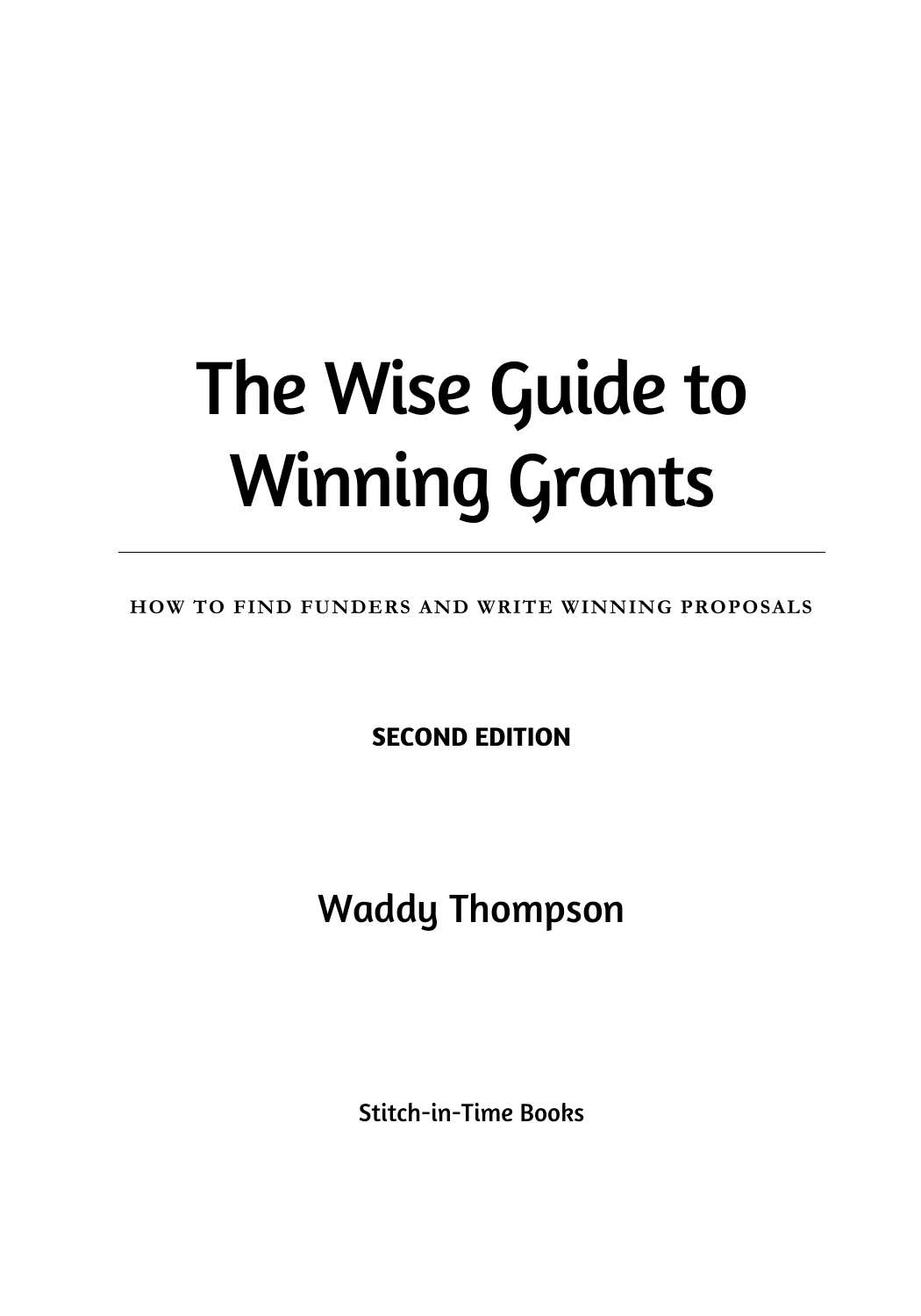Copyright © 2021 by Waddy Thompson

All rights reserved. No part of this book shall be reproduced, stored in a retrieval system, or transmitted by any means, electronic, mechanical, photocopying, recording, or otherwise, without written permission from the publisher. No patent liability is assumed with respect to the use of the information contained herein. Although every precaution has been taken in the preparation of this book, the publisher and author assume no responsibility for errors or omissions. Neither is any liability assumed for damages resulting from the use of information contained herein.

**Note:** This publication contains the opinions and ideas of its author. It is intended to provide helpful and informative material on the subject matter covered. It is sold with the understanding that the author and publisher are not engaged in rendering professional services in the book. If the reader requires personal assistance or advice, a competent professional should be consulted.

The author specifically disclaims any responsibility for any liability, loss, or risk, personal or otherwise, which is incurred as a consequence, directly or indirectly, of the use and application of any of the contents of this book.

Stitch-in-Time Books 3352 E. Chelmsford Ct. Sarasota, FL 34235

The Wise Guide to Winning Grants, Waddy Thompson., 2nd edition, June 2021 ISBN: 978-0-9985124-9-5

www.grantadviser.com Cover design concept by Flyleaf Creative; cover design by Jakob Vala Images used under license from Shutterstock.com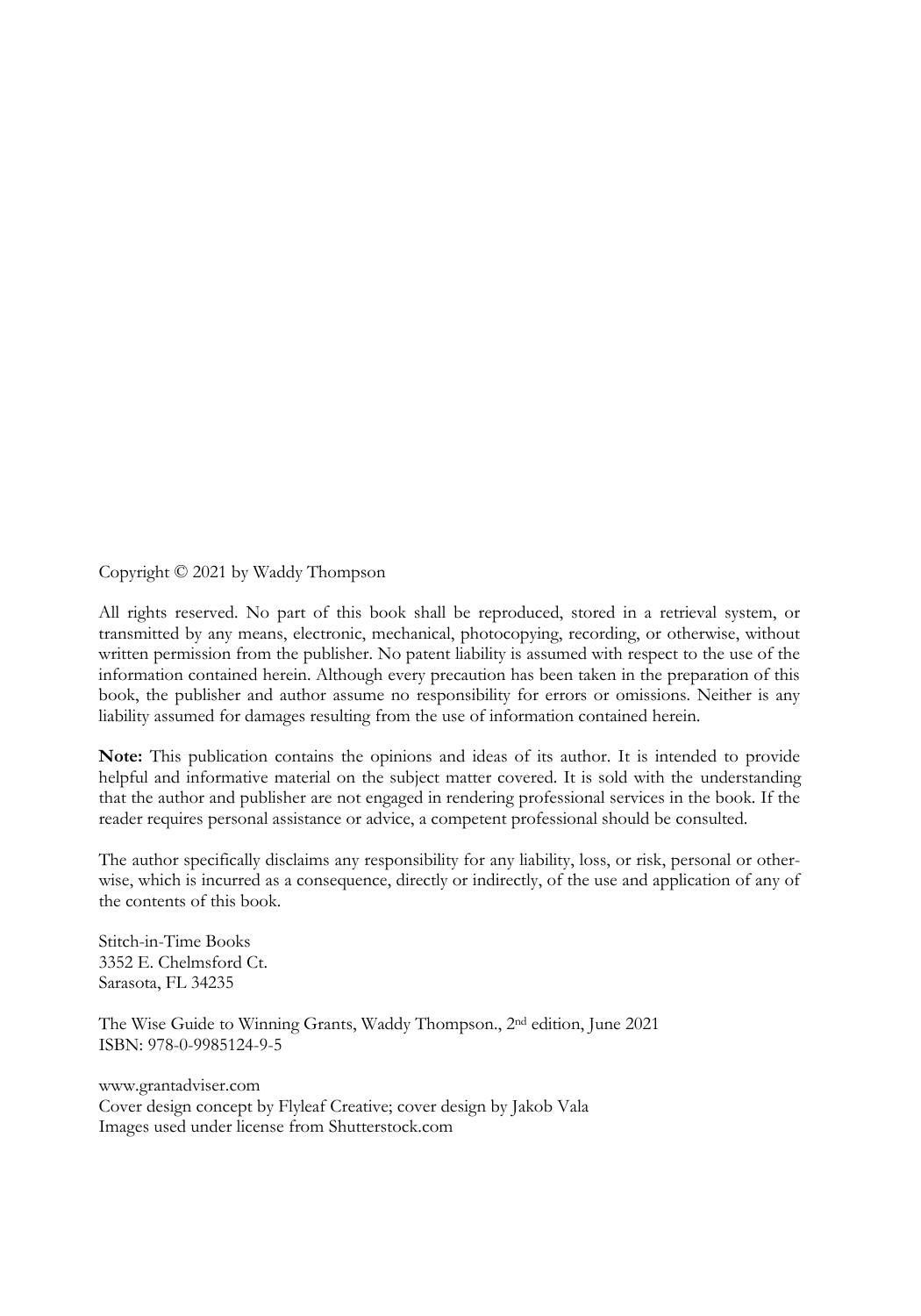# Contents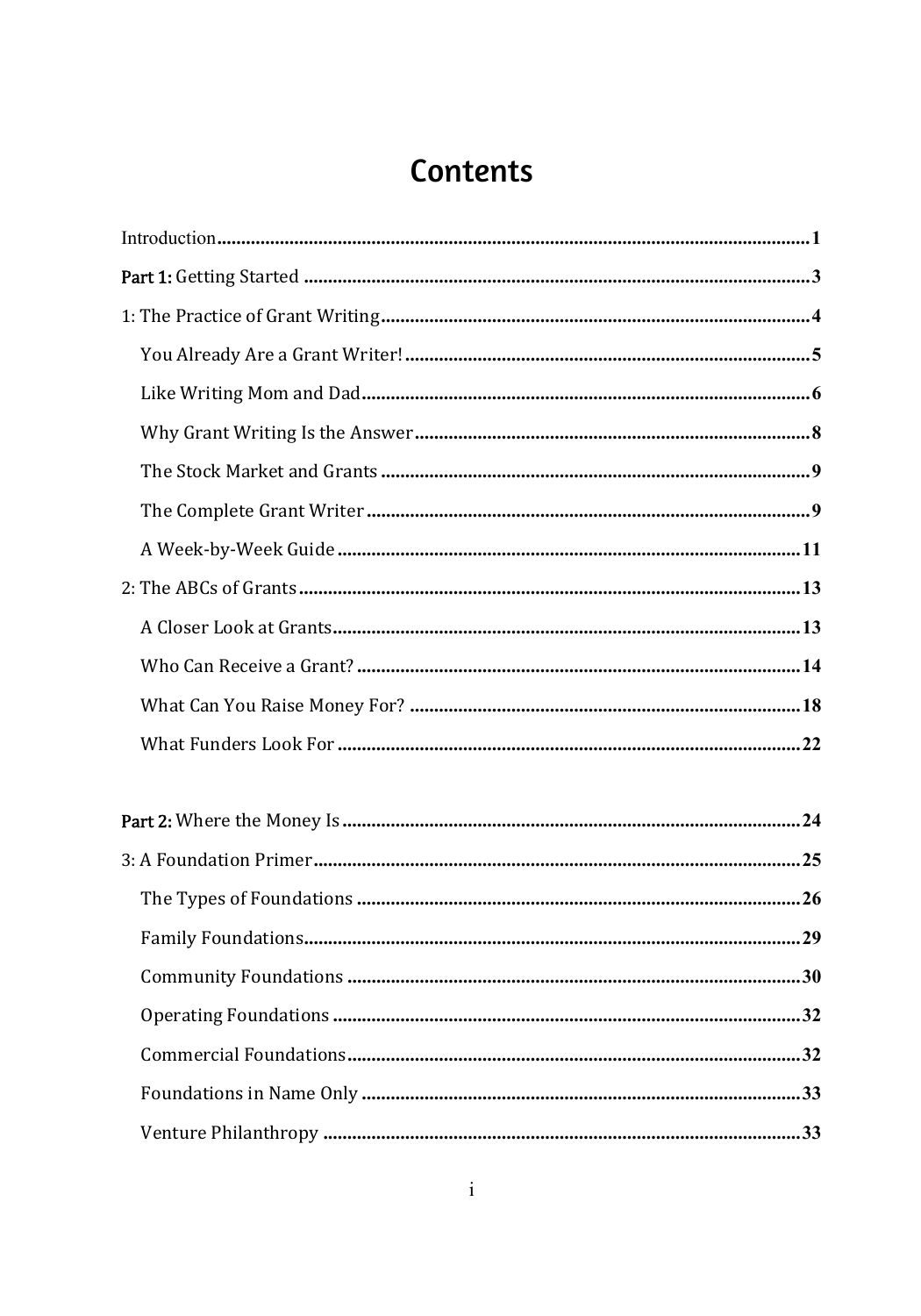| Part 3: Research, or Just How Nosy Are You?.<br>69 |
|----------------------------------------------------|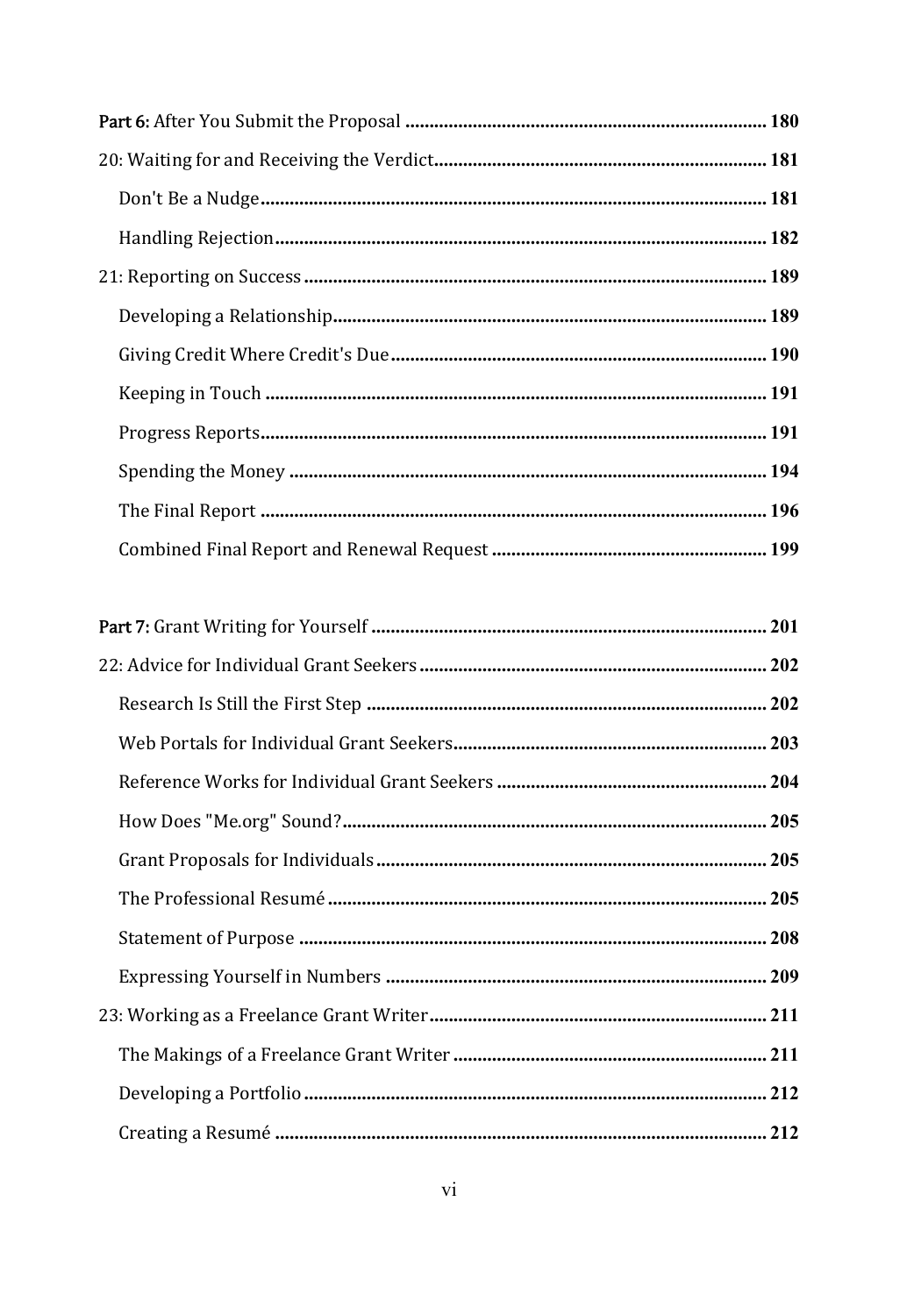# Appendices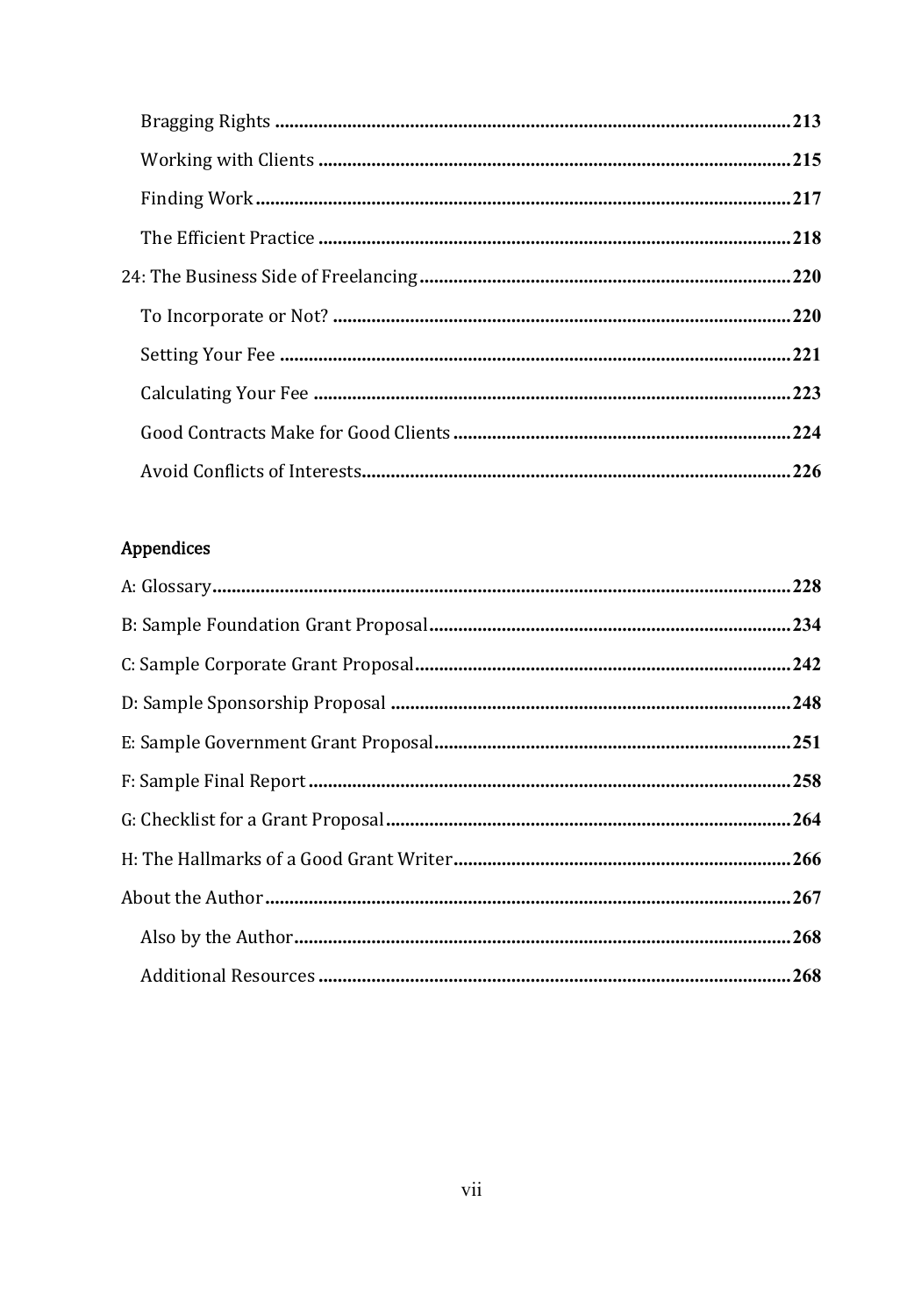Part 3, Research, or Just How Nosy Are You? guides you in satisfying your curiosity about funders and all the people associated with them, and how to use that information to win them over.

**Part 4, Strategies for Success,** teaches you the little tricks of the trade to warm up your prospects before you ask them for money and to get yourself organized so everything can proceed according to a plan.

Part 5, Writing the Proposal, shows you how to gather the information you need from your colleagues and put it into the form the funder wants to receive, including spelling it out in dollars and cents in the budget.

Part 6, After You Submit the Proposal, covers what might be the most difficult part of the whole business—waiting to hear how you did. It also takes a look at the all-important subject of reporting.

Part 7, Working for Yourself as a Grant Writer, provides information for individuals seeking grants, who face special challenges. Finally, you'll find two chapters of advice on how to earn money as a freelance grant writer.

The appendices include a glossary that covers all the insider lingo, examples of complete grants, a proposal checklist, and the hallmarks of a good grant writer.

#### Acknowledgments

During the past three decades, I've been fortunate to work for many knowledgeable people who introduced me to the philanthropic and grant-seeking world. I've learned so much from each of them, but I also have learned much from the grant writers who have worked for me. They, too, have given me insights into the process of getting a grant, while putting up with my endless editing of their documents. Special thanks go to my colleagues Leah Maddrie, Kate Taylor, and Rados Piletich, who read and gave me advice on various parts of this book.

I must also thank Theodore Berger, retired executive director of the New York Foundation for the Arts (NYFA), for allowing me to include examples from NYFA grants. All examples in this book not related to NYFA are about fictional charities, and no funder referred to in any grant-writing example is intended to represent the policies and intent of any actual funder.

#### Trademarks

All terms mentioned in this book that are known to be or are suspected of being trademarks or service marks have been appropriately capitalized. Use of a term in this book should not be regarded as affecting the validity of any trademark or service mark.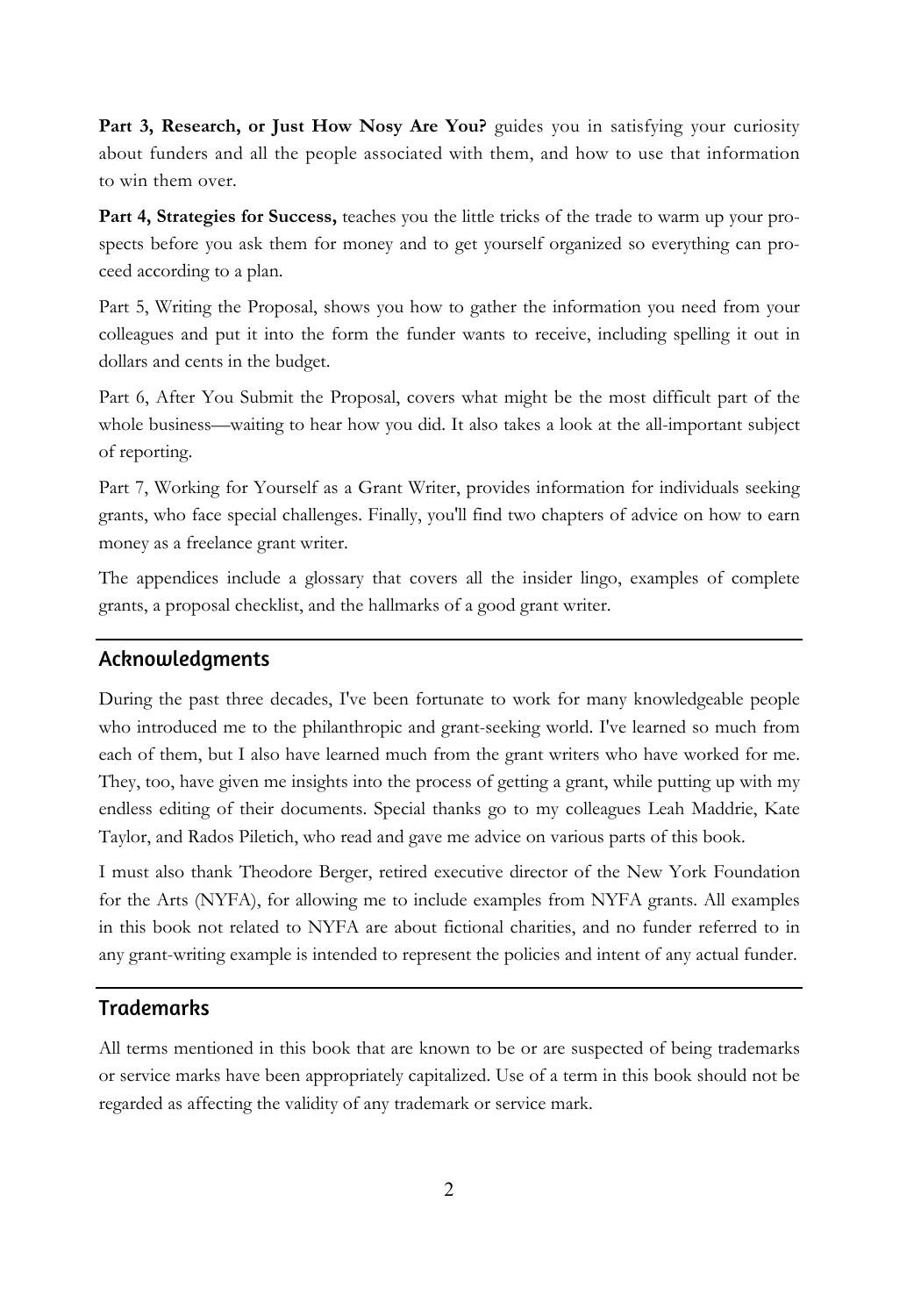# Getting Started

It's always good to get the lay of the land before beginning any endeavor. In Part 1, you discover just what grant writing is all about, including what knowledge, skills, and disposition you need to bring to the practice of grant writing. This part also considers why you might want to write a grant proposal and briefly covers what that process involves.

Although everyone would like to receive a grant, institutions that make grants operate within a relatively narrow compass. You'll learn who is eligible for grants and what kinds of activities will be rewarded with a grant.

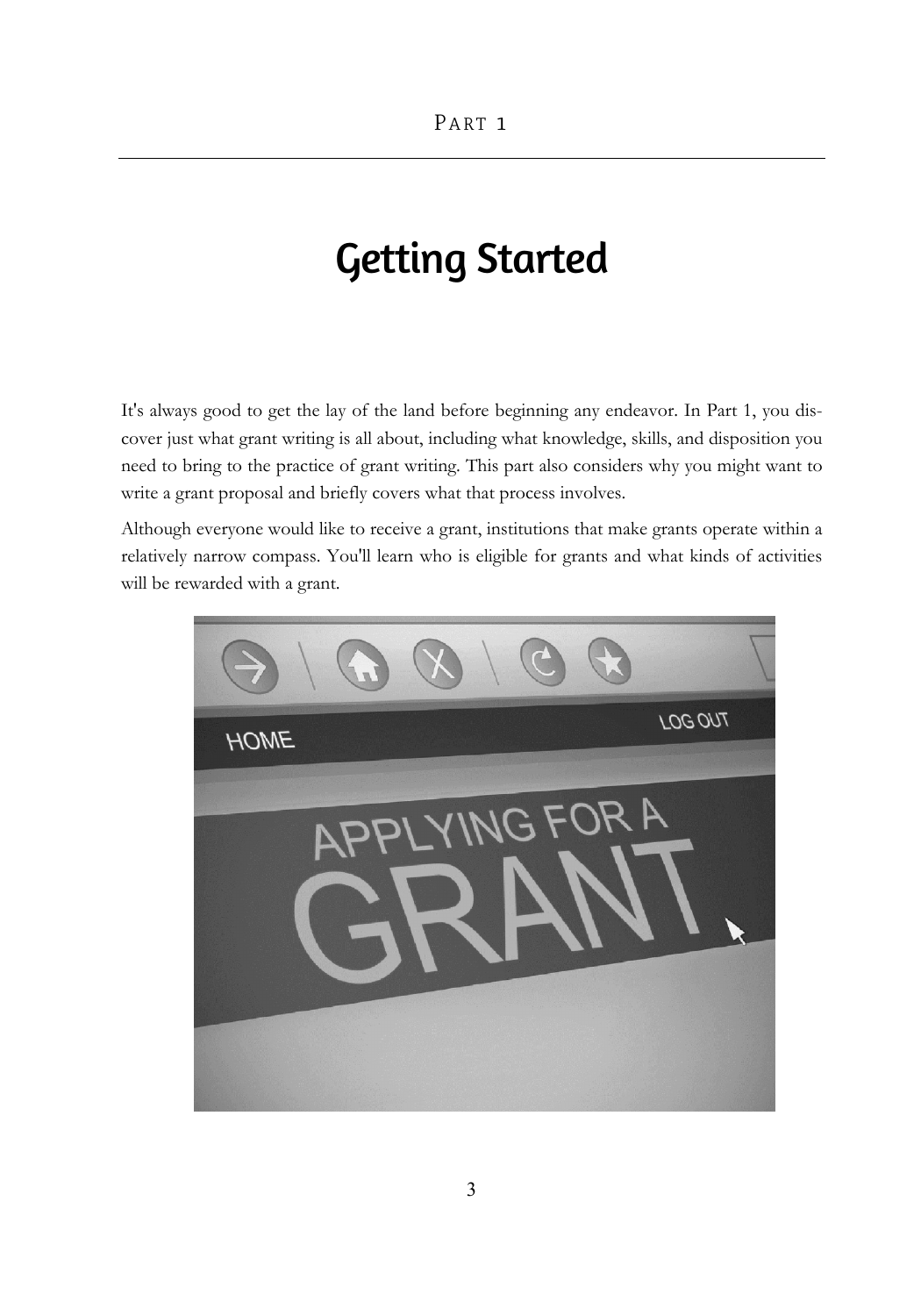# The Practice of Grant Writing

#### In This Chapter

- Grant writing defined
- Why grant writing is right for you
- How the economy affects grants
- What it means to be a grant writer
- Time line for success

Grant writing is one of those topics that seems very technical and esoteric, yet you probably already know more about it than you think you do. But before I go any further, let's be clear about just what grant writing is and isn't.

Grant writing is the skill or practice of asking for money in the form of a grant from a foundation, corporation, or government agency by crafting a well-considered document (the proposal) that outlines how the money will be used, what receiving the money will accomplish, and who will undertake the tasks described in the proposal.

Grant writing is not about writing a group of friends to get each of them to give \$25 for the local library. (That sort of fundraising is called direct mail or unsolicited third-class mail, but never junk mail if you are in the business of raising money.)

Grant writing is about creating a proposal, which you can send to local corporations or foundations asking for several thousand dollars for the local library. On occasion, proposals will be written to individuals when a four- to seven-figure gift is being sought, and I cover that in this book, too. But for the most part, you'll be concerned with getting largish sums of money from some kind of institution or another. Grant writing is an important part of any fundraising program, which would likely also include at least direct mail, major gifts, and special events.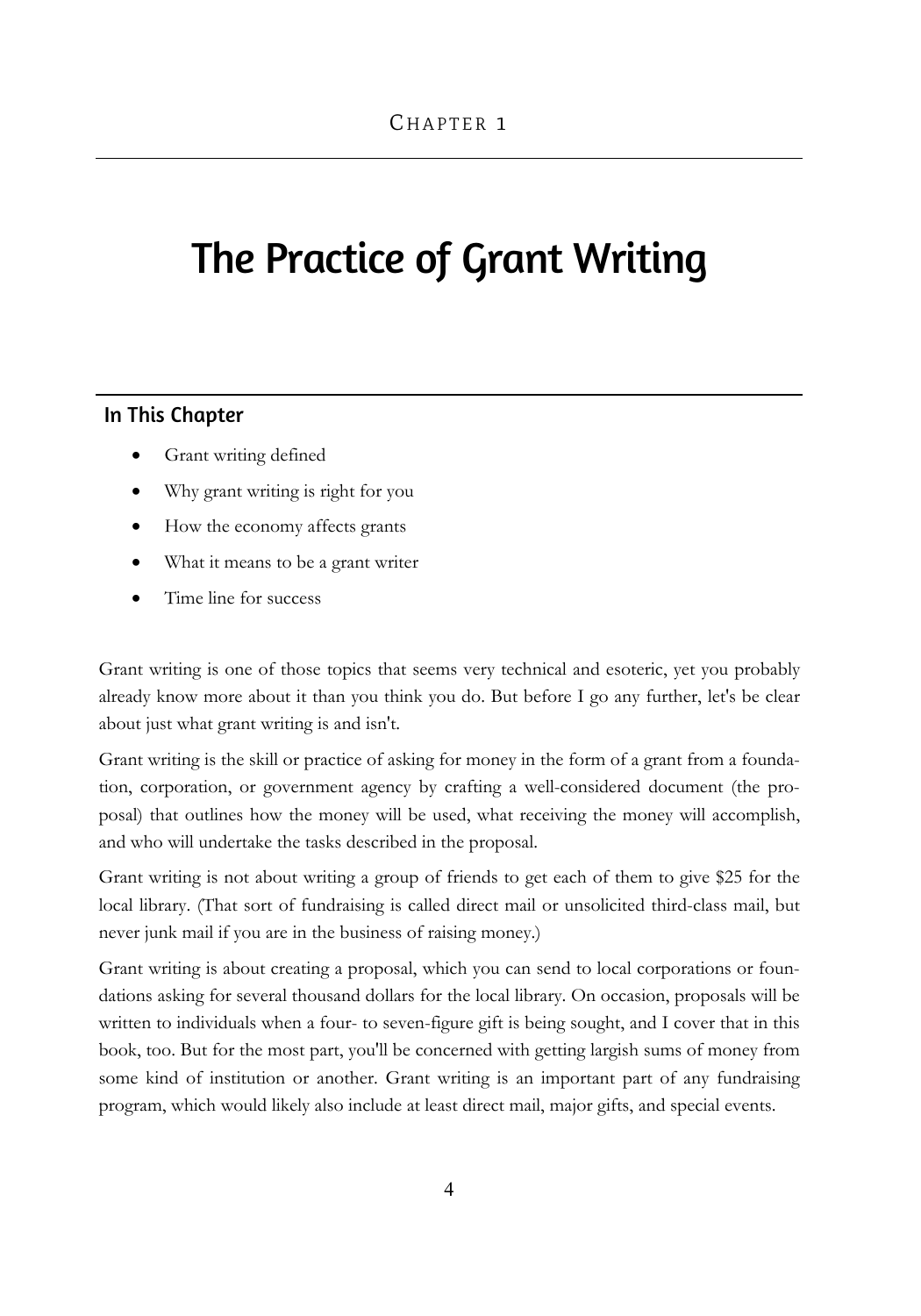I start off with what I think you already know and finish this chapter with the key things you need to know about the practice of grant writing. Then I show you how to pursue the technical aspects in the remaining chapters of the book.

# You Already Are a Grant Writer!

If you're anything like me, when you were in college or away at summer camp, you found it easiest to remember to contact home just when your wallet was getting a little thin. Believe it or not, that was your first grant-writing experience. (I hope you were successful!)

Asking for money is never easy, but anyone can acquire the skills to ask like a professional fundraiser. This book tells you how to do that, but like so many important life lessons, you'll find you learned the basics much earlier in life. In case your memory is fuzzy on what those emails home were like, I've included a "Dear Mom and Dad" email to refresh your memory.

#### **Dear Mom and Dad,**

**Thanks so much for the check you sent a couple of weeks ago. It really came just in the nick of time so I could get all the books for the new semester.** 

**College is great! You probably saw the basketball game on TV last weekend. It was really something to actually be there. The college has a terrific series of concerts in the Coliseum, too, with first-class bands.** 

**There are so many things to do and see, but recently I have not been able to do and see as many things as my friends because I've been running low on funds. If you could send me an extra \$100 to tide me over to the end of the month, that would really be great!** 

**It's not that I expect to go out every night. Most of my time is still spent studying, especially for Psych 101, which is really tough, but I think it is the subject I like the best. Reading the case studies has really brought home to me what great parents you are.** 

**When do you think you'll come up for a visit? Hope it's soon, and if you could help me out with a check really soon, I'd really appreciate it.** 

**Love,** 

**Jack**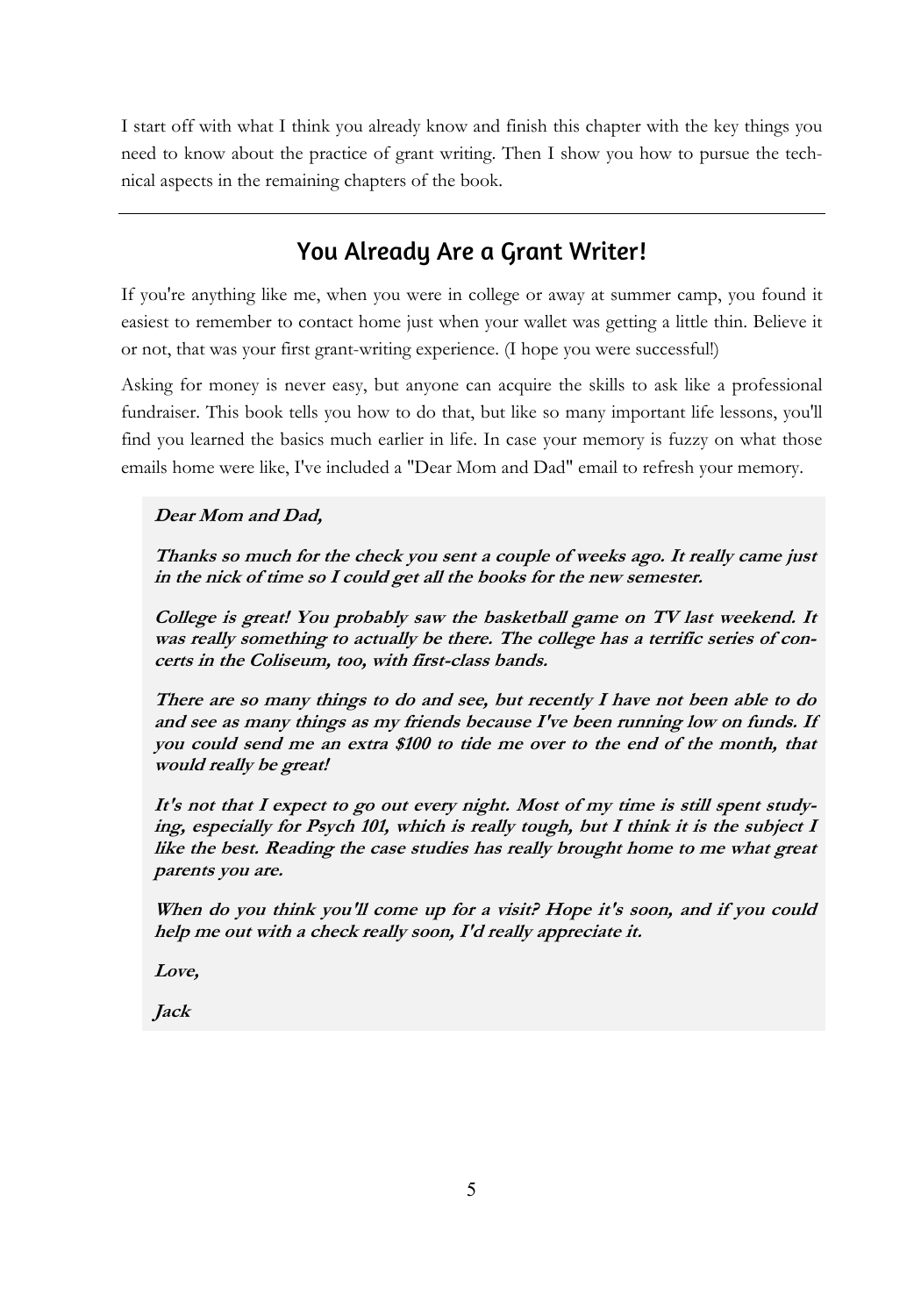### Like Writing Mom and Dad

You can learn many things from that "Dear Mom and Dad" email that will serve you well as a grant writer. Let's take a closer look at it to see some of the points of similarity.

Because Jack's email home was not the first time he had ever asked for money, he was seeking a renewal grant. So Jack naturally started out telling his parents how he had used the last money they sent. And note that his very first word was "Thanks"—the magic word that can open so many doors. It's so important to always acknowledge past support. No one—not a parent or a funder—ever wants to be taken for granted.

Jack follows his opening by telling his parents what has been happening at school to make them feel involved and current. Every funder will want to know what significant things are happening in your organization right now, whether they're related to the specific grant or not.

Eventually Jack had to actually ask for money, which to be convincing, had to include some ideas on how he'd spend this new money. Jack's pretty vague on this, so he must be looking for general operating support rather than funds for a specific project.

Note that he does at least ask for a specific amount. People like to know what you expect of them, so always be specific in your grant proposals—don't make them guess how much the new bus will cost or how much it takes to build a website. And don't ask a funder for too much or too little. Your best guide to how much to ask for is how much the funder has given to organizations similar to yours. Check the funder's annual report or IRS return for lists of grants.

Usually, when seeking general operating support, you would make a point of covering a wide range of issues your charity addresses. Jack can assume his parents have an intimate acquaintance with his general operating needs, so he doesn't have to go into detail here.

Jack knows to end on a high note, staying positive and connecting emotionally with his parents one last time to remind them why they really want to write him that check. He isn't shy about pushing his parent's emotional buttons. (Who knows best where they are; he probably "installed" some of them!)

Jack's big advantage over you or me in writing a grant proposal is that he wrote based on a relationship built up over nearly two decades. The prospects were knowledgeable about the cause to which they were being asked to contribute. And because of the long relationship, they were predisposed to responding positively to his request.

So how do you create a level of knowledge and (hopefully) a predisposition to a positive response? In the fundraising business it's called cultivation*,* through which you develop the prospect over a period of time so the proposal arrives on the desk of someone who is well informed about your organization (if not necessarily about your project). "Cultivation before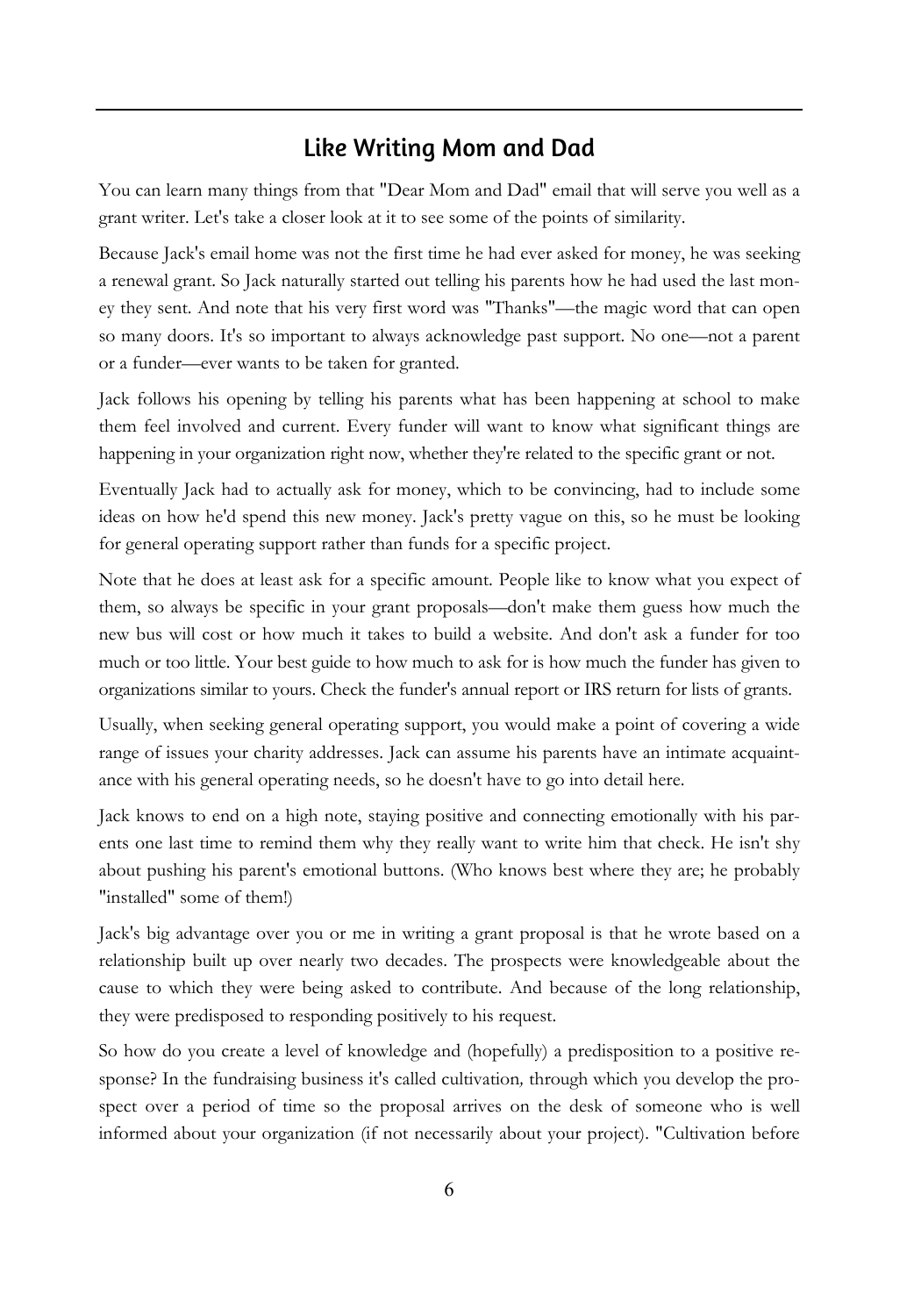solicitation" is one of my favorite sayings, and one that everyone who works for me is tired of hearing. You don't have to hear too much more on the subject from me until Chapter 10.

Now let's use Jack's email as a guide to write a simple—very simple—grant proposal:

**Ms. Betty Smith Executive Director Small Town Foundation 123 Main Street Anywhere, IL 60000** 

**Dear Ms. Smith:** 

**Thank you again for Small Town Foundation's generous \$15,000 gift to support our after-school activities last year. It was much appreciated by our staff, board of directors, and all those we serve.** 

**Since we received your gift, 75 additional children have become regular participants in the activities offered at our center. You might have seen the short writeup that appeared in the local paper about us. Although this recognition was important, the looks in the eyes of our children are the true rewards.** 

**We are writing now to ask that you renew your \$15,000 gift this year. Your funds will be used to further expand the number of children we can accommodate each day by making it possible to retain an additional teacher's aide.** 

**I would love to arrange a visit so you can see firsthand what your gift can accomplish. Please give me a call at 312-555-1212 or e-mail me at execdir@all4youth.org, and I'm sure we can find a time to meet. Your kind consideration of this proposal is greatly appreciated.** 

**Sincerely,** 

**Mary Stuart, Executive Director** 

That's a much simpler proposal than you'll ever write, but you get the point. Grant writing is no big mystery. It doesn't require a Ph.D., but you do need to know how to put the parts together, avoid amateurish pitfalls, and convince others of the importance of what you're writing about.

If you were good at writing please-send-money emails home from college, you're going to be a great grant writer. And if you lived at home and never wrote one of these emails, well, congratulations! You probably have experience in face-to-face solicitation, which is also a good skill in fundraising.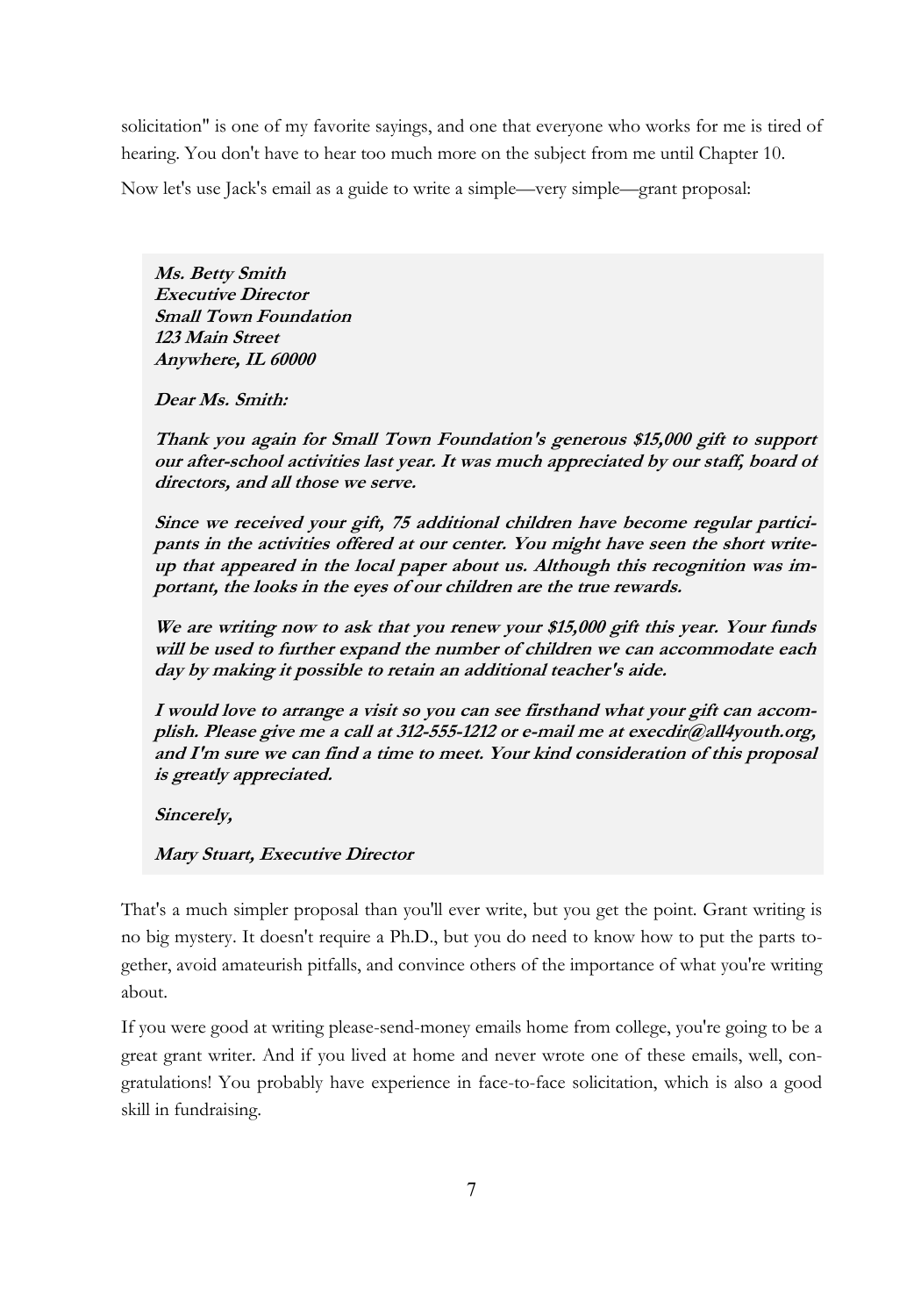You say you never needed money from your parents? Well, maybe you'll soon be the one making grants to your own kids. But whatever your experience, this book will take you from simple show-me-the-money letters to fully developed grant proposals.

# Why Grant Writing Is the Answer

No one grows up wanting to be a grant writer (or any kind of fundraiser, for that matter). Most of us fall into it out of necessity, either as part of our jobs or because we want to raise some significant money for a cause we believe in.

You might want to write a grant proposal, for example, if...

- You can't face one more bake sale for the soccer team.
- You see your local seniors' center needs a big infusion of cash to keep a program going.
- The local library's new book budget has been slashed by the city, and a group of neighbors wants to help out.
- You're on the board of a new nonprofit group that can't yet afford professional development staff.
- You're raising funds for your own art project.

Whatever your motivation for wanting to be a grant writer, you'll want to produce a professional proposal that will withstand the scrutiny of foundation staff *and get funded!*

Despite the proliferation of new foundations in the last two decades, there are still far more organizations and individuals seeking grants than there are organizations and individuals making grants. In fact, nonprofits outnumber grantmaking foundations by about 20 to 1. Many well-known organizations have large, well-paid development staffs vying for this money, but that doesn't mean you won't be successful. Fortunately, there are foundations and other grantmakers for every size organization and every conceivable cause. Private foundations in the United States alone give away as much as \$58 billion annually.

In this book, I cover everything you need to know to write a successful grant proposal. You'll learn how to research prospects, cultivate relationships within and outside your charity, develop a complete proposal in several common formats, create a budget that also tells a story, and end up with a proposal that will stand out from a foundation's slush pile.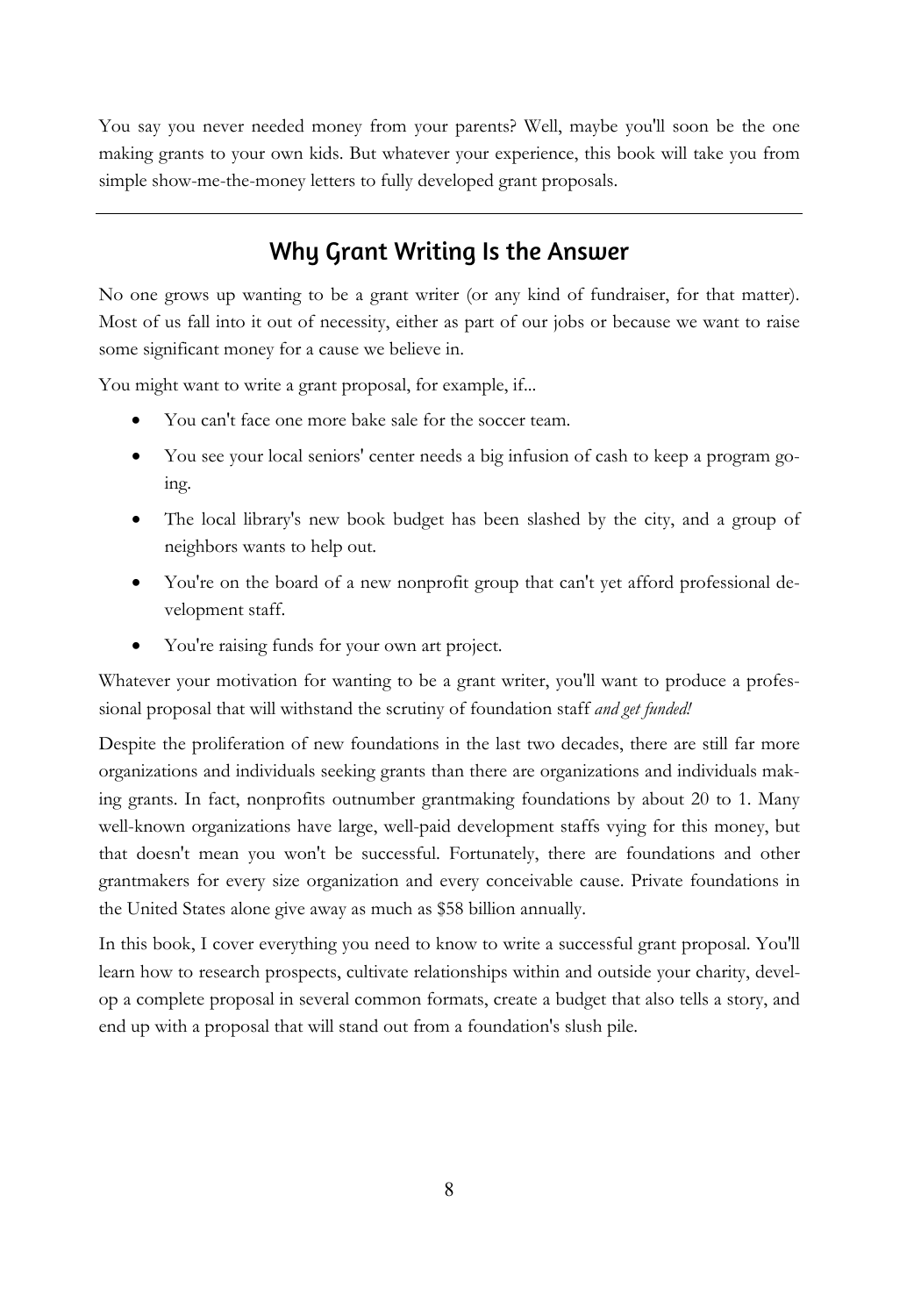### The Stock Market and Grants

Everyone whom you might approach for a grant lives in the same economic world as you and I. This means that when times are good and the stock market is riding high, foundations have more money to give away, corporations have greater profits from which to support charities, and governments are flush with taxes. Obviously, the opposite is true when times are hard.

If your charity receives a large percentage of its income from foundations and corporations, economic downturns will dramatically affect your funding. Individuals tend to give more to the causes they most believe in during tough times, but they might drop charities in which they have less interest. Government funders generally are affected a bit later, when tax income falls. All this, of course, is a good argument for not relying too heavily on one source of funding.

Foundations are required by law to spend 5 percent of their assets each year on grants and related expenses. Few rarely give more than that. After the national tragedy of September 11, 2001, occurred, many foundations dipped into their principle to make large emergency grants—that is, they gave away more than they earned on their investments in 2001, but that was an exceptional time in every regard.

A grant writer should always be aware of how the economy might be affecting those she is soliciting. In lean times, foundations tend to take on fewer new grantees, preferring to maintain their commitments to their current charities. When times are tough, one of the first things corporations eliminate is corporate giving. And because many corporate foundations are funded year by year, there's not even an endowment to fall back on. Government funding can be particularly capricious, being affected by the political agendas of those in power as well as by the economy. In 2010, states sharply reduced or eliminated support for many sectors, including social services that were already struggling to meet basic human needs.

In a slow economy, the grant writer's job becomes much more difficult. The grant writer must spend more time getting current funders to renew grants rather than sending out lots of new proposals. Just remember, though, that foundations still have to give money to someone, so it might as well be you.

# The Complete Grant Writer

A grant writer is someone who can craft elegant, clear, concise sentences that can convey passion as well as detailed information. Often you'll be called upon to describe technical facts (for example, in a grant for a new computer network) or concepts and procedures about which you know nothing (as in a scientific proposal) or abstract concepts that lie well outside your daily life (as in a research proposal).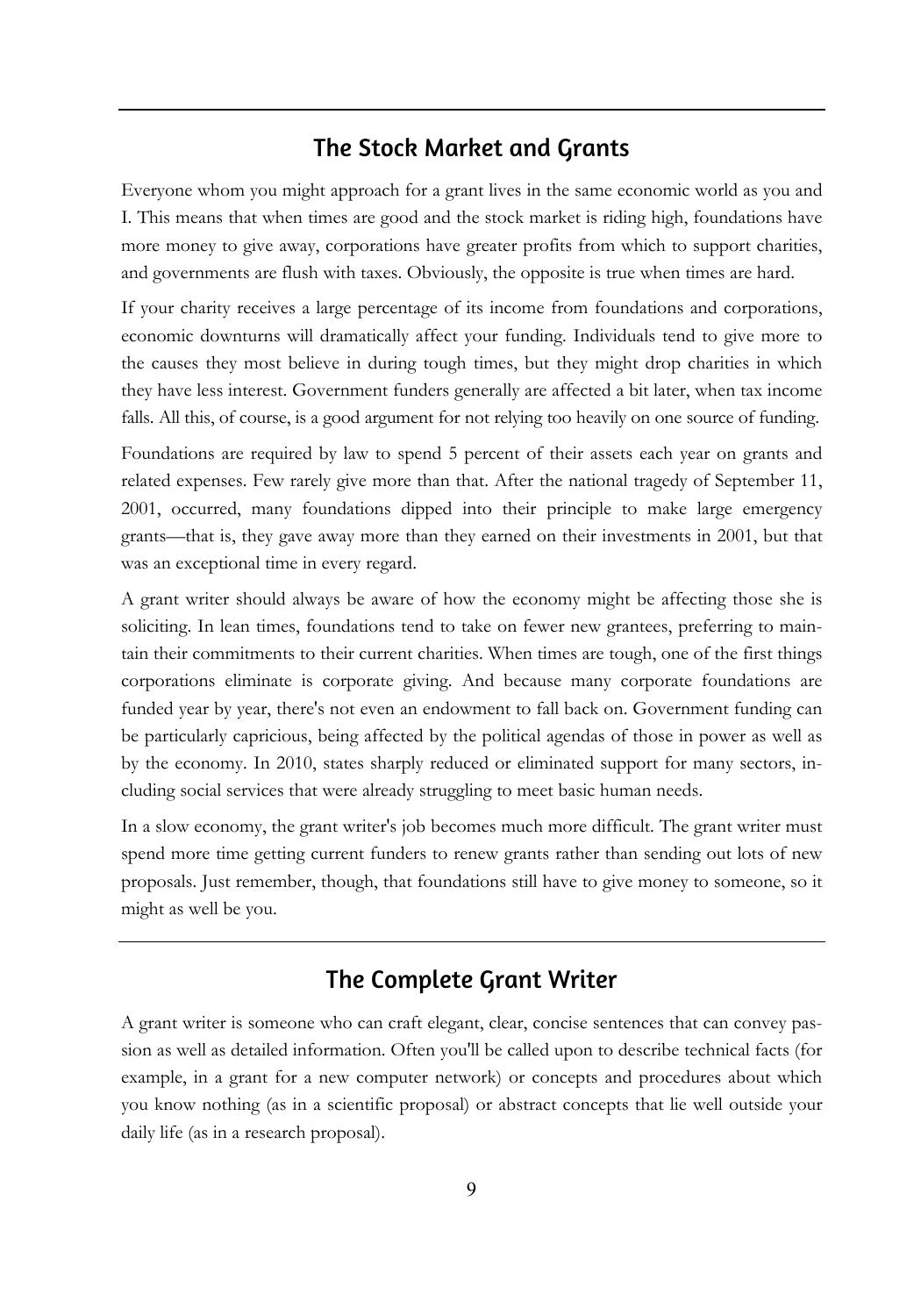A good grant writer learns enough about the subject to write intelligently and make the subject comprehensible to others who have no background in the subject. The grant writer also reflects the passion and enthusiasm of the people who run the project or program to get whoever reads the proposal equally excited about the project. Don't be shy about asking program staff about their program—they'll probably be thrilled to know someone is interested in what they do.

#### A Diplomat

A grant writer must be a diplomat who helps the people running programs get their ideas into shape. Many people who run programs are so close to the program they can't see how to explain it clearly to someone unfamiliar with the project or organization—and many simply are just not good writers.

The grant writer takes the words from the program staff and states their ideas in plain English, without making the program staff feel belittled. The grant writer must often also be an advocate with senior staff and board members.

#### A Financier

A grant writer is a financially savvy person who can make numbers speak as clearly as words. Numbers can tell any story you want them to tell. Your budget should reflect the project's narrative description and include enough detail to be convincing, but not so much as to restrict the execution of the program.

Crunching the numbers and presenting the numbers are very different talents. The grant writer needs to do both, but more of the latter.

#### A Nosy Parker

A grant writer is also full of curiosity, willing to go to any length to ferret out information about funders to find the right match for his organization.

A grant writer is interested in people—those for whom he is trying to raise money, as well as those from whom he hopes to get the money.

#### A Passionate Advocate

But mostly, a grant writer needs passion for the cause at the heart of the proposal. After all, if you don't care deeply about your project, why should the funder?

Although grant writing might sound like a solitary activity, in the course of preparing a grant proposal, you actually interact with a wide range of people, including program and executive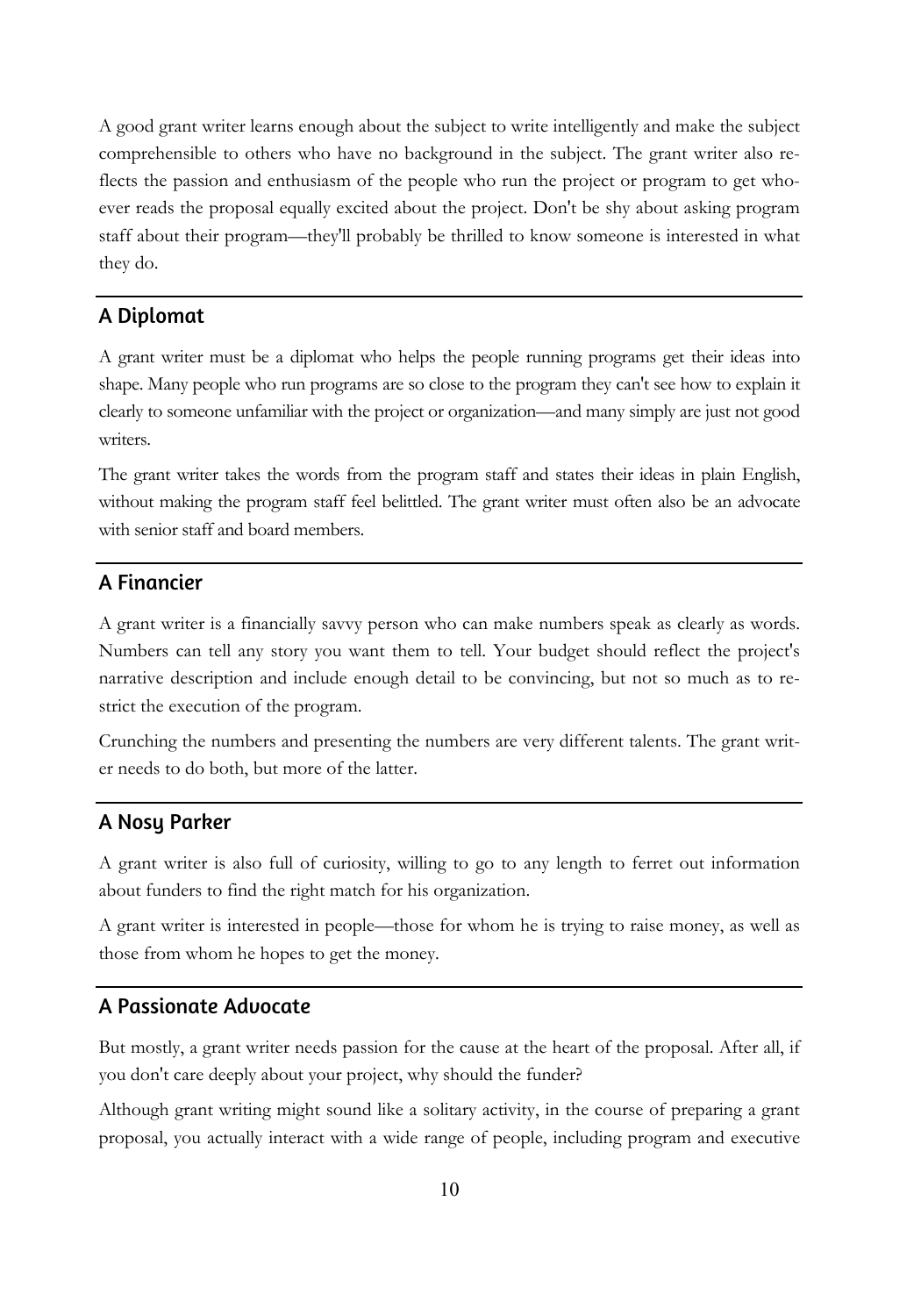staff at your charity, members of your board of directors, and staff at foundations and corporations. On the other hand, it's something you can do on a part-time basis working from home.

Grant writing can be quite a lucrative profession. The positions at different charities go by a variety of names, including grants officer, institutional giving manager, foundation/corporation/government affairs manager, director of development for institutional giving, and many others.

Salaries for grant writers vary widely, according to the type of charity and the size of its budget. Generally, fundraisers at hospitals and universities make the highest salaries; social services charities tend to pay the least, with the arts somewhere in between. Expect to make from \$30,000 with a small organization away from a major metropolitan area to \$100,000 for writing grants and supervising others at a major institution.

If you're considering doing grant writing as a consultant, be aware that, in many states, all fundraising consultants must register with the state attorney general. In some cases, you must also register with the state in which any funder you approach is located.

If you're hiring a consultant to help with grant writing, check with your state's attorney general's office to see if registration is required, and be sure your consultant has the necessary registration (if any).

One final note on consultants: professional fundraising consultants work for a flat fee, never a percentage of what they raise. (You can learn more about being a consultant in Chapters 23 and 24.)

# A Week-by-Week Guide

It's important to allow yourself enough time to prepare your grant proposal, especially your first one. The great unknown in preparing a grant is how long the internal review at your charity will take. If your executive director is a real stickler who lives to edit someone else's prose, allow additional time for review.

The following timeline assumes you've spent at least several months cultivating a range of prospects so that when the right project came along, they were already primed and ready to receive your proposal.

*Week 1:* Most proposals you write will be for specific projects, so you'll have to get to know the ins and outs of the project before you can do anything. Allow at least a week to get information from others and digest it. You'll have time during the inevitable rewrites to continue learning and digesting.

*Weeks 2 and 3:* Research to find the best funder matches for the project, and write or call for guidelines (if not available on the Internet). This is the most crucial stage in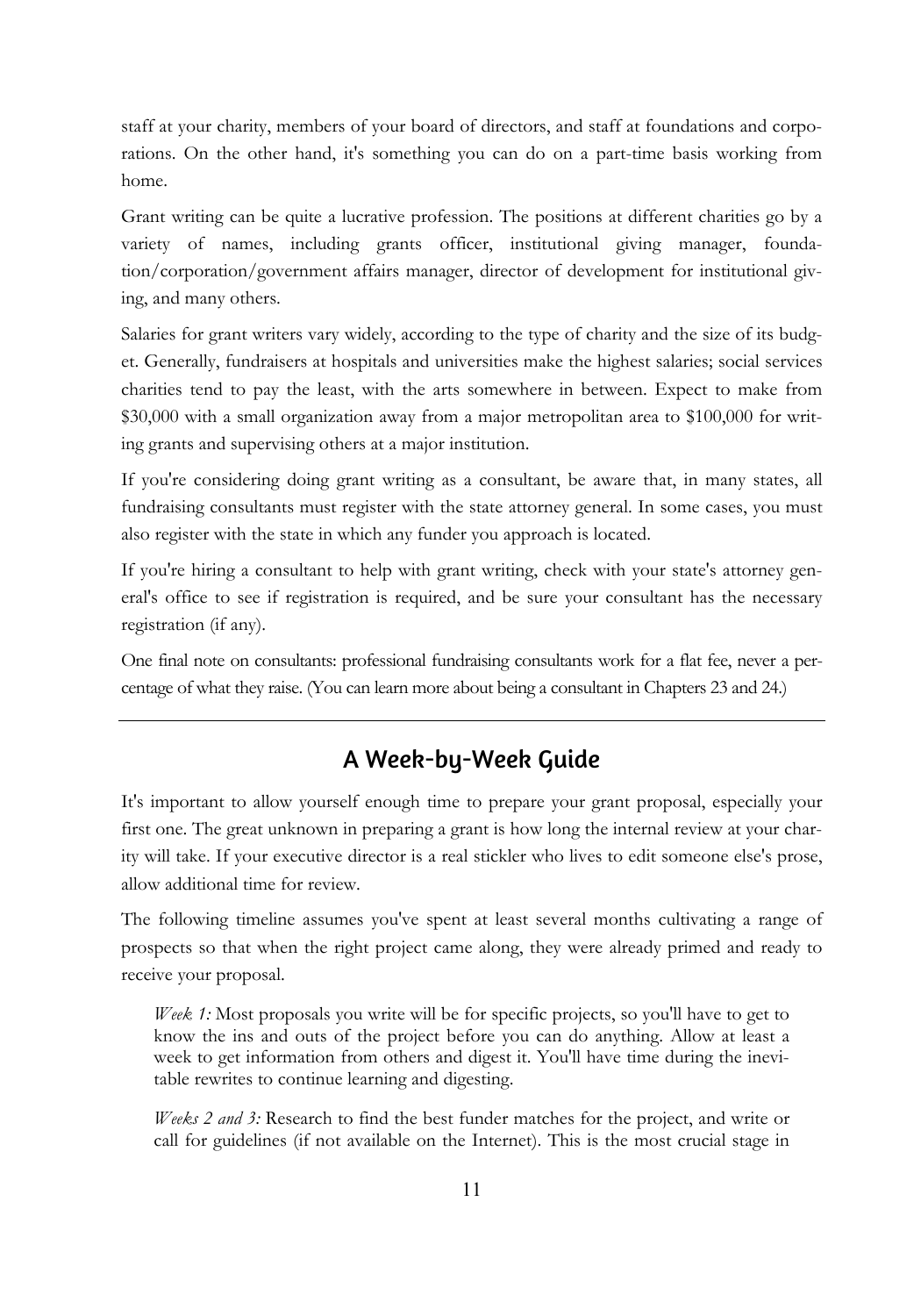the proposal process. If you haven't done *all* your homework, you won't stand a chance at success.

*Week 4:* Complete research, checking to see if anyone connected with your organization knows anyone connected with the funder, and review information received from funders.

*Weeks 5 and 6:* Write the proposal, and share it with program staff and others. Make revisions and more revisions.

*Week 7:* Make final edits, contact the funder when appropriate, and mail the proposal or complete the online form well in advance of the funder's deadline.

*Week 8:* Relax and wait.

*Week 9:* Make a follow-up call to see if the application was received.

*Weeks 10 through 25 or longer:* Patiently wait for news from the funder.

*Weeks 12 through 52:* The check arrives! General rejoicing!

As you can see, grant writing involves a lot more than just writing, but that's what makes it interesting and challenging for those of us who do it. I love learning about the new projects I raise money for, and it's so gratifying when a grant is successful and you know it was you who helped buy the books for the library, provided daycare for more kids, or helped people learn to read.

Note: If you need money in less than 3 months, you're better off approaching an individual. Institutions move slowly.

But what makes you eligible for a grant, and what's a reasonable grant request? You'll find out in Chapter 2.

#### Important Points to Remember

- Asking Mom and Dad for money and approaching a foundation aren't all that different.
- Grant writing can produce substantial sums.
- Grant monies for charities decline in a down economy—just like everything else and rise when times are good.
- The grant writer's best friends are knowledge and passion.
- A good grant writer possesses diplomatic skills, financial acumen, curiosity, and passion.
- From concept to grant check can take 6 months to a year—or longer.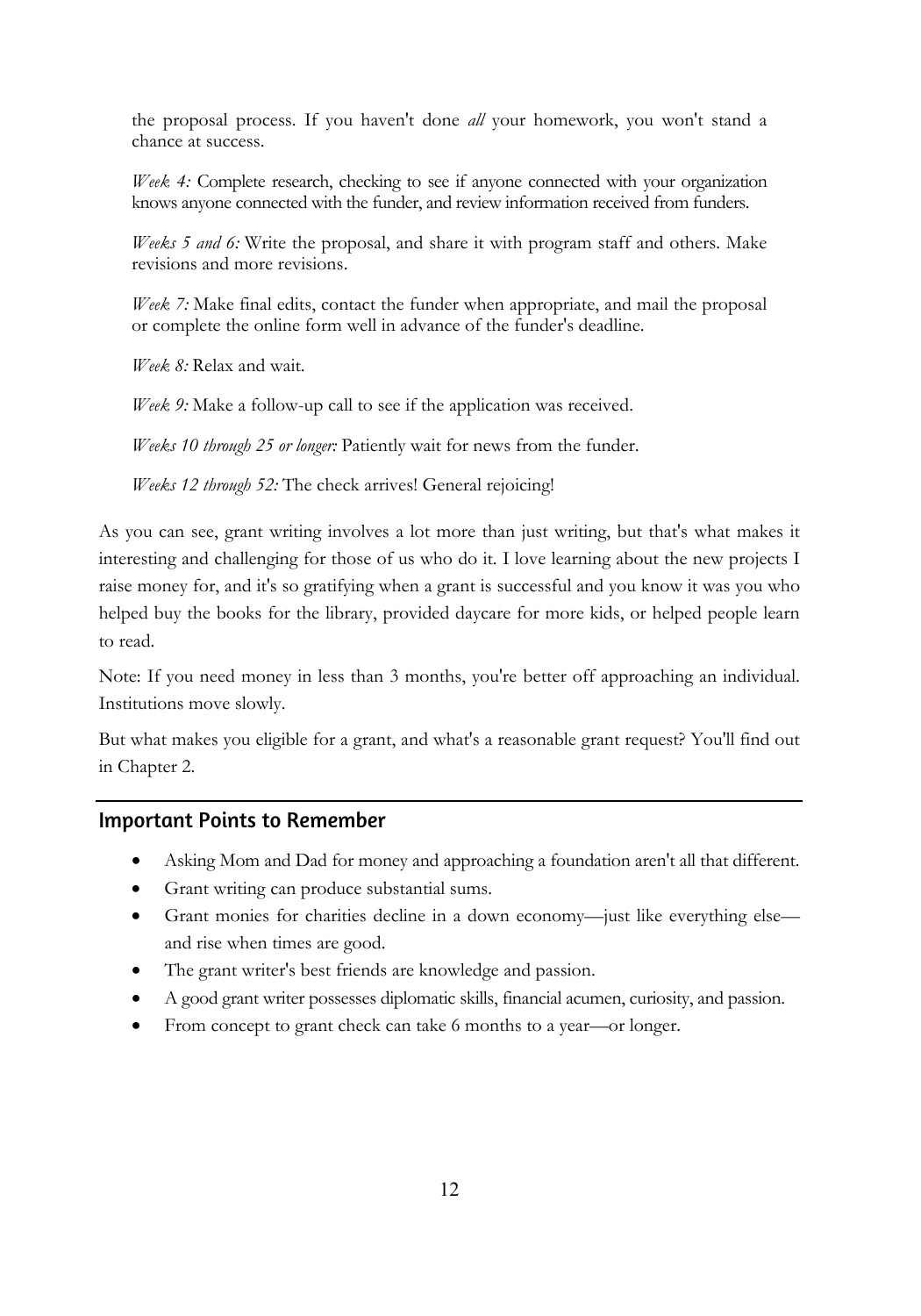# The Parts of a Grant Proposal

#### In This Chapter

- Making a convincing argument for support
- What goes into a program description
- Addressing your proposal to the right audience

When you use the word *proposal,* the program (or project) description is probably what comes to mind. It's the heart and soul of your proposal—the place where you go into all the details about the program's execution as well as its underlying philosophy. Although the pitch you make in the cover letter (see Chapter 16) might more obviously be written to sell your program, don't forget that the program description must reinforce everything you put in the cover letter, continuing to sell the funder on the program and your charity's ability to perform it.

To write a program description that sells, you have to keep in mind what the funder wants to support and balance that against what your charity plans to do. You have to preserve both perspectives through the numerous stages in editing. I show you how to do that, as well as explain the many elements that go into a proposal, in this chapter.

# Making the Case for Support

If you want a funder to support your project or organization with a grant, you have to present a convincing argument to bring them to that conclusion. This is known as making the *case for support*. Each element that makes up the project description helps make the case for support.

A good case for support immediately captures the reader's imagination, usually with a bold statement of purpose or a surprising fact the reader might not know. It goes on to describe the problem you plan to solve and how your charity will work to solve it. It must also convey a feeling of urgency to make the reader want to give you the grant *right now*. The case for support is the es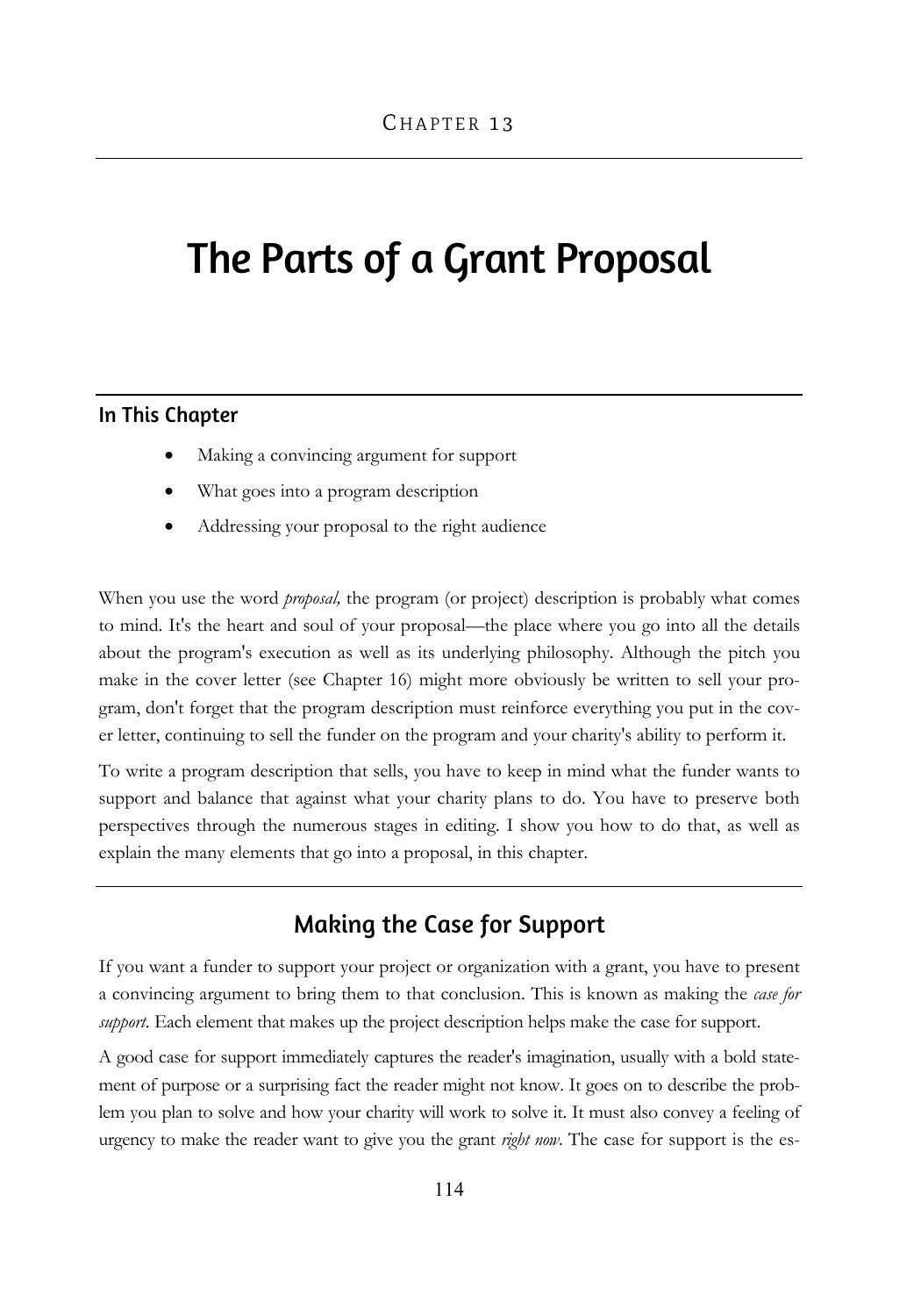sential part of any funding request. It engages the reader, explains why the project or organization needs and is worthy of support, and demonstrates the urgency with which funding is needed.

Good cases for support bear a strong relationship to other types of persuasive writing. In their book *Made to Stick: Why Some Ideas Survive and Others Die,* Chip Heath and Dan Heath sum up their guide to successful writing with the mnemonic "SUCCES," which stands for "simple, unexpected, concrete, credible, emotional, and stories." That's the best summary of how to create good fundraising copy I've ever seen. As you read on, think about how each part of the case for support fulfills one or more aspects of their principle.

Here are the essential parts of the proposal (or case for support):

**Purpose of the program***.* Stated simply, what will the project accomplish?

**Why you are doing this project***.* Why is the program needed? Does any other organization have a similar program? If so, how does what you will do differ? How does your program fit with your charity's mission?

How you will make it happen. What resources (personnel, technical, facility, financial) are needed to carry out the program? What are the steps you'll take to prepare for and to execute the program?

**Who will do what***.* Who will run the program? What staff will be involved, and how much time will each person devote to this project? Will you use consultants? A combination of staff, consultants, and volunteers? What will the roles of each be?

**Who will benefit.** How many people will the program serve, and who are they? Why is it important to serve these people? Can you illustrate the effects of your program with a story about one of your clients or constituents? This is one of the most important parts of any proposal!

**How you will know you've done well***.* What results do you expect from the program? How will you evaluate it? What are its *goals* and *objectives?* Goals and objectives are often spoken about as if they are the same thing, but they're actually quite different. Goals represent the ultimate achievement of your program or organization; it might well be unreachable. Objectives are the measurable steps needed to get there. You usually will have several objectives to reach to achieve the goal. Likewise, there will be several benchmarks you must achieve to complete each objective. Goals are broad and about the outcome. Objectives are narrow and about the process.

For example, the ultimate goal of the United Nations might be thought of as world peace. Its objectives would embrace universal education and health care and elimination of nuclear armaments. The benchmarks to be achieved would include resolving specific disputes around the world and improving agriculture in different countries.

The chart below shows how these important terms relate to one another.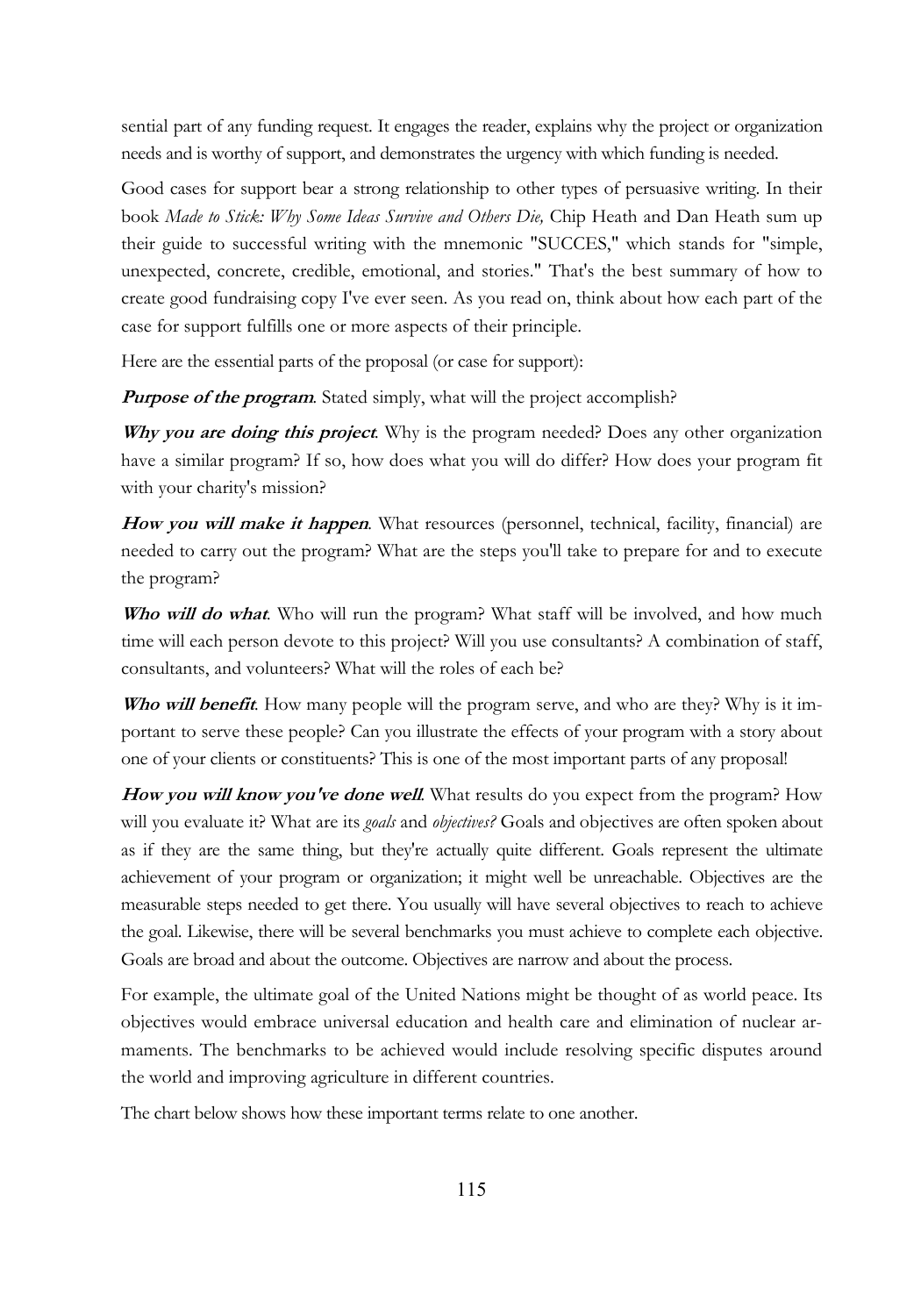### **GOAL**

| Objective 1 | Objective 2 |
|-------------|-------------|
| Benchmark 1 | Benchmark 1 |
| Benchmark 2 | Benchmark 2 |
| Benchmark 3 | Benchmark 3 |

*Summing it all up.* Can you sum up the proposal into two or three sentences to leave the funder with a simple picture they can readily remember? People tend to skip to the end of documents. Can you use a surprising example here to stick in the reader's memory?

The ability to weave together the answers to these questions into a seamless, readable narrative represents the grant writer's primary skill. In large organizations, different people conduct research, and still others prepare the budgets, but writing the project description remains the province of the grant writer.

The order you present the necessary information can vary, especially if a funder specifies some other order. Always follow the funder's instructions to the letter.

You can use this list of elements as a questionnaire to gather information from the people running the program. You'll probably go back to them several times in the process for more information or clarifications. Be sure to let someone directly involved in carrying out the program read your proposal before you submit it to be sure nothing got lost in the translation.

Now let's look at each part to delve more deeply into what makes a successful grant proposal.

# Purpose of the Program

So what is the purpose of your program? You might be able to answer that question in one or two words: alleviate hunger; purchase library books; vaccinate children; find a cure; make a film. Unfortunately, you can't stop there. The funder knows that any number of organizations have programs that work toward the same purpose, so you must show why *your* charity should receive a grant to pursue this goal.

A strong, even bold, statement of purpose at the beginning of a proposal can grab the reader's attention and set an ambitious tone for the rest of the proposal. For example:

**Community Food Bank will provide two meals daily to 100 homeless people, none of whom are now reached by any other agency.**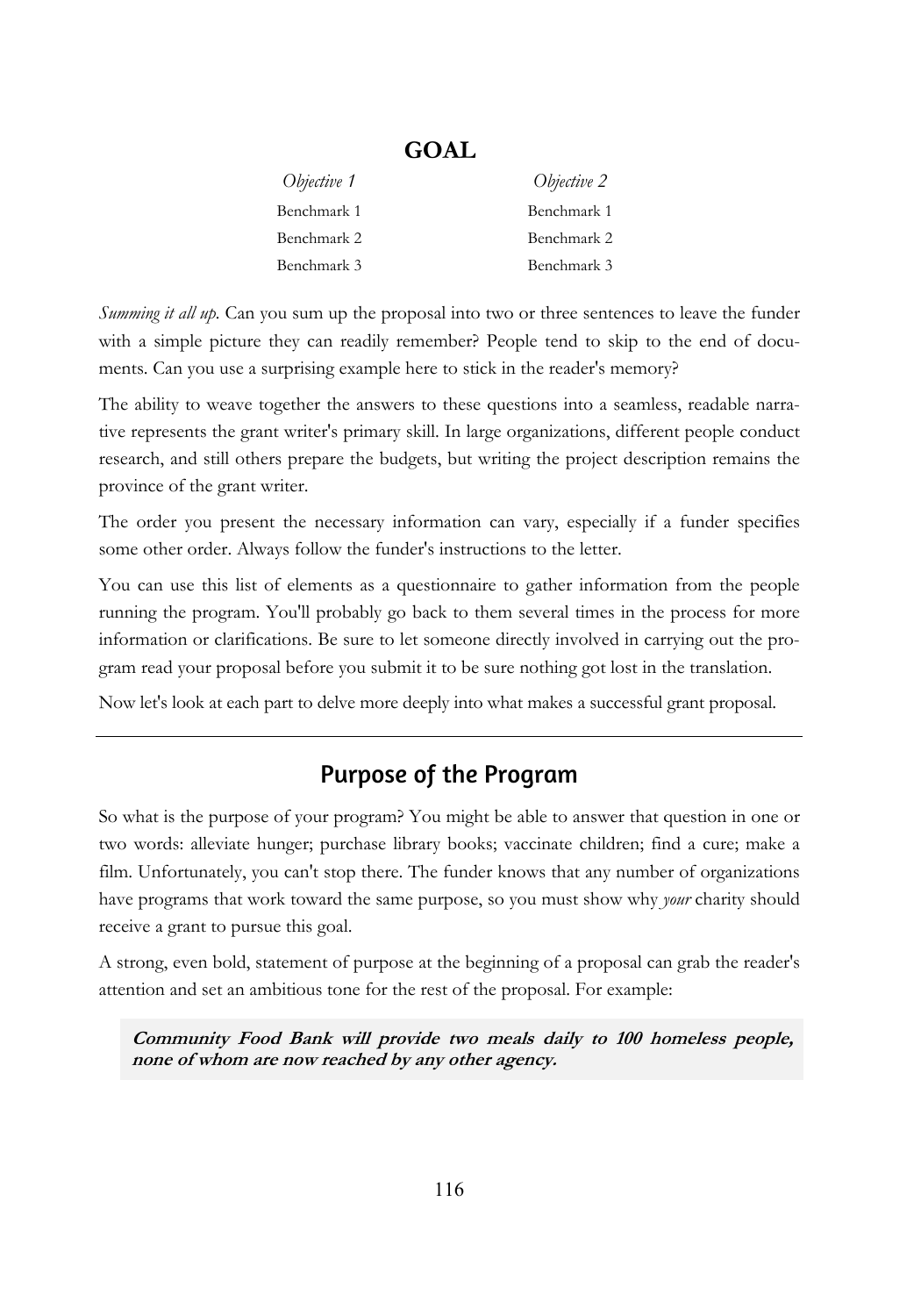**Nonprofit managers attending the Managing Your Board workshops will come away with the knowledge and skills to transform their relationships with their boards, resulting in more productive nonprofits throughout the city.** 

**People living in refugee camps will receive high school and college educations that will allow them to find work in the local economy, which is often the only way out of these camps.** 

Note that in each of these examples, I used the helper verb *will* instead of *would*. *Will* makes a more positive statement, implying that the project will go forward no matter what. *Would* is weaker, implying that the project is not only conditional on this grant coming through but perhaps on other factors as well.

Beginning grant writers often hesitate to make bold, sweeping statements, having been taught in English classes to avoid generalizations and not to make any unsubstantiated statements. Sweeping statements are a means of getting the reader's attention, and although you need to support your assertions somewhere in the proposal, the substantiation doesn't necessarily have to immediately follow your bold declaration.

You should always create a one-sentence summary that describes the project's essence in a way that makes a strong case for funding. And it should be a *really* good sentence! If you can't do that, you don't understand the project well enough to write the proposal. Review your notes and talk again with people involved in the program until you can write one dynamite sentence.

A good accompaniment for your bold statement (and possibly preceding it) is a dramatic and surprising statistic related to your project, such as:

- 2,800 adults and 1,200 children in our city go to sleep hungry every night.
- 98 percent of nonprofit executives identify working productively with their boards as one of their top three issues.
- The 400 children living in our city's largest homeless shelter have no access to after-school activities.

# Why You Are Doing This Project

One of the critical points you have to make concerns the *need* for your program. The funder wants to know you have a thorough knowledge of the issue you seek to address and how what you propose to do fits in with what others are doing or have done. Is your approach different or complementary? Why is it needed? In what way will the program aid the program's clients? What would they do if your program didn't exist?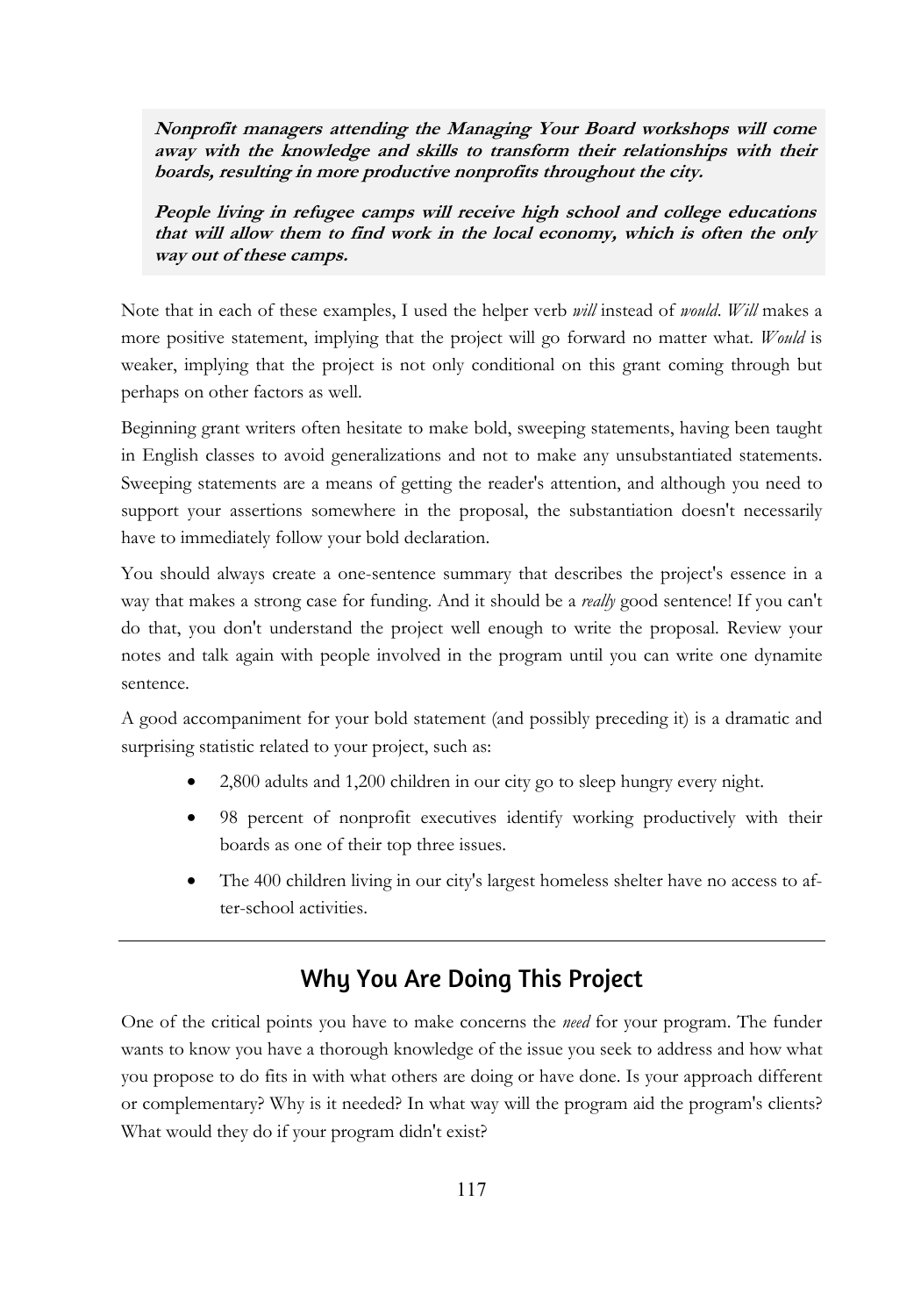"Need" is one of those nonprofit words that get bandied about in many guises. Every project must fulfill some need, but every grant award is not "need-based." Need-based grants use the need of the applicant as the primary or sole criteria in deciding on the award. Disaster relief grants are an example. Your proposals will mostly be for merit-based awards. You'll not only have to demonstrate your clients' needs, but also why your charity merits the award.

The need for the program should resonate with your charity's mission. Just because you're a good organization and the community has a need doesn't mean your charity is the best one to address that need. Explain how this program fits in with everything else you do.

Proposals that are too inward looking—that is, concentrated too much on what your charity needs—are doomed to failure in most cases. Proposals that focus on clients' needs—the people you will help—stand a much better chance of success. *Remember: funders make grants to solve a problem other than helping you make your budget goal.*

Never trash the competition in your proposal. Today's competitor is tomorrow's panelist deciding the fate of your grant proposal. It's also not polite or necessary. That's not to say you shouldn't contrast your approach to that of other organizations, but you should do so in a way that offends no one. For example, you'll say...

**The Community Food Bank will provide meals to 100 people daily who are now being missed by other social service providers.** 

or

#### **The Community Food Bank will provide meals to 100 people daily who are unable to get transportation to food services offered by other social service providers.**

Either version is much more positive than "The Community Food Bank will provide meals to 100 people daily who Food for People does not reach because of its unwillingness to look outside its immediate neighborhood."

You can make your need statement stronger by including in your proposal statements from neutral third parties that express or reinforce the need you seek to address. These could be stories in the press or studies groups other than your charity have done, including studies commissioned by funders. This not only gives greater credence to your cause, it also shows that your charity sees itself as part of the larger issue and that it keeps abreast of the latest thought on a subject. Here are a couple of examples:

**The Daily Times reported that Mayor Thomas stated in his speech to the Rotary Club last week that "hunger remains one of the city's most pressing problems, especially among the transient population that lives on the fringes of the industri-**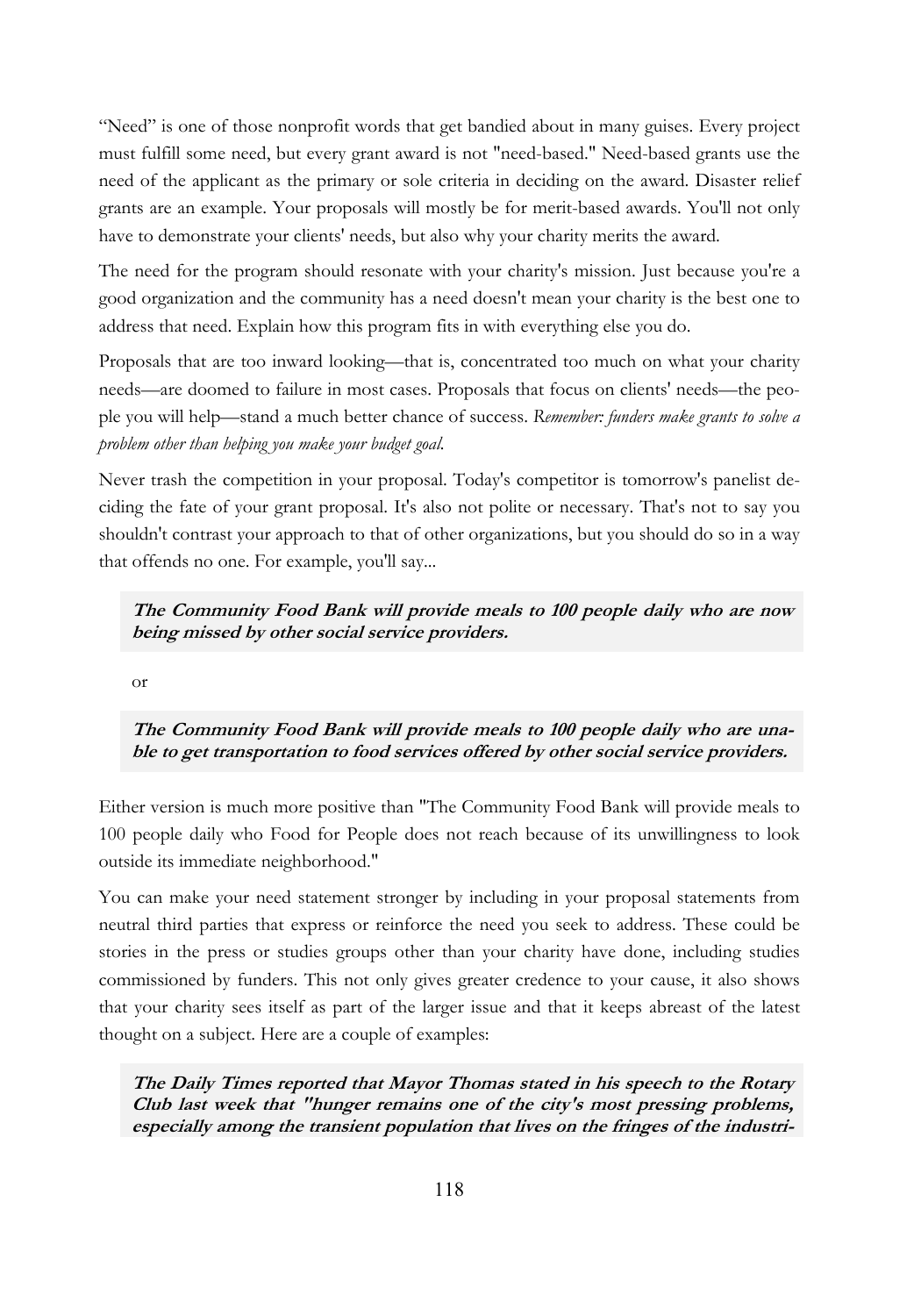**al area." Community Food Bank agrees, which is why we approach the distribution of meals through a mobile facility rather than depending on our main office to handle all clients.** 

**Social Think Tank, Inc., in its report issued last month, drew attention to the difficulty that traditional place-based food banks have in reaching the most needy populations, which tend to exist outside central urban areas where most of these agencies are located. Community Food Bank agrees, which is why....** 

Testimonials to your charity's ability to carry out a project will also strengthen your case for support. We look at how to do that in detail in Chapter 17.

### How You Will Make It Happen

You have to give the funder a concrete description of how the program will work. Be as specific as possible without putting too many limitations on your program staff. Will you meet with each client five times? How many hot lunches will you distribute? What are the steps your literacy program follows to involve adults and children? Let's look at a couple of short examples:

**The Managing Your Board workshop series will consist of four weekly sessions, each lasting two hours. Workshops will begin with a lecture by an expert in board and executive director issues followed by a question-and-answer period. During the final half-hour of each session, participants will break down into groups of 10 or fewer to discuss what they have learned in practical terms that relate to their organizations. The themes of the workshops will be Avoiding Micromanagement, Helping a Board Fundraise, Making the Executive Director's Performance Review Work for You, and Building the Board You Need.** 

**The Music for Kids program will provide musical instruction to young people living in the city's largest homeless shelter. Transportation will be provided to our partner's recreational facility after school 2 days each week. The emphasis will be on rhythm and simple songs, rather than trying to teach them how to read music. This remains a transient population requiring short-term goals each of the young people can meet. Most of the 90-minute sessions will be devoted to working together, but there will be time each day for more personalized attention from the teaching assistants.** 

Note that both paragraphs briefly describe the format of the sessions, give information on the content, and give the time participants will be involved in the programs. A real proposal would go into additional detail. You might also want to include a month-by-month timeline to show how the different steps in a program will come together.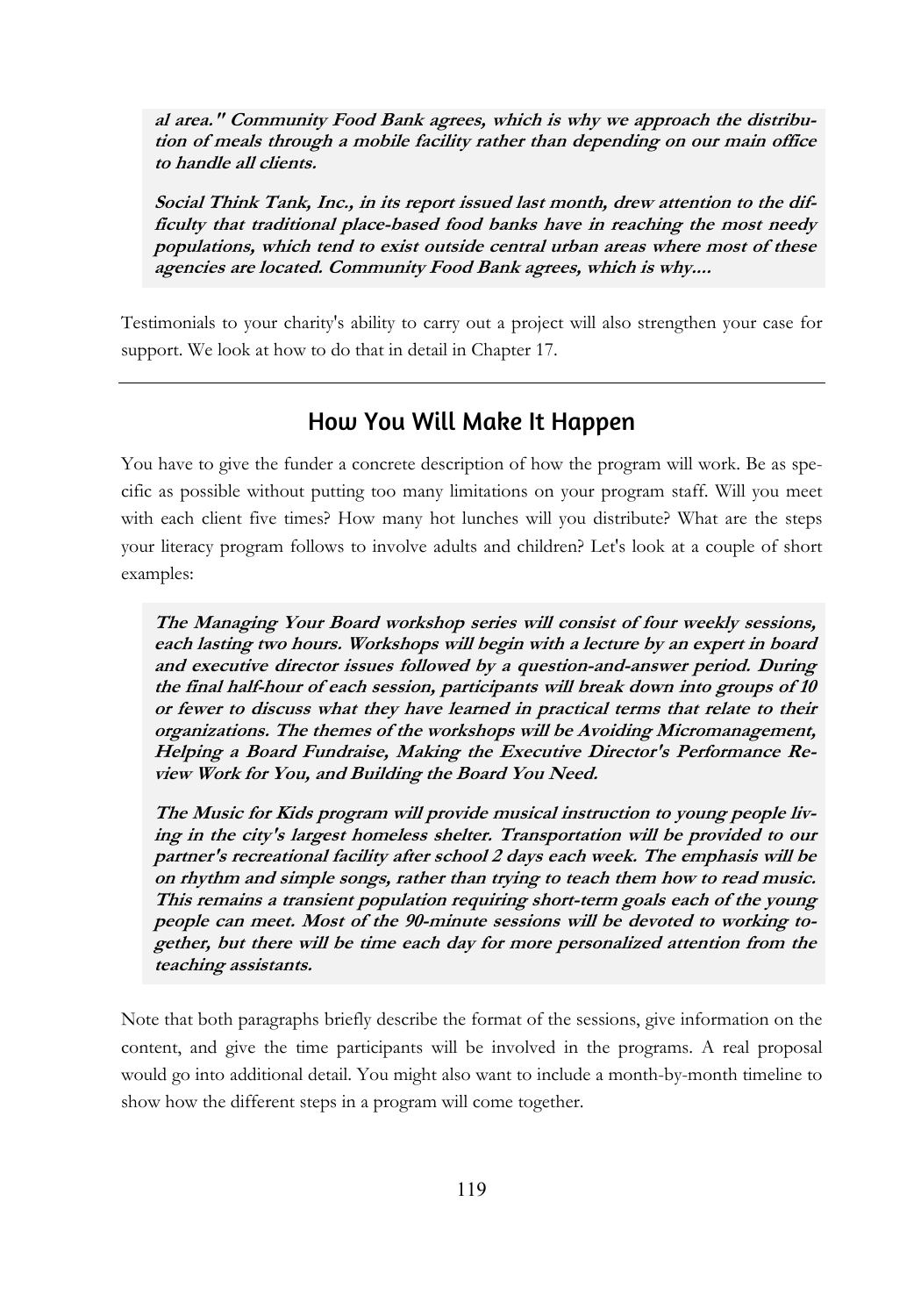# Working as a Freelance Grant Writer

#### In This Chapter

- What it takes to be a freelance grant writer
- Developing a grant-writing portfolio
- Creating a professional resumé
- What makes a good client
- Assembling your tools of the trade

Starting a business of your own is a major decision involving many factors, including how much you'll need to live on until you start making a profit, how much profit you must make to maintain your standard of living, what support (financial and emotional) you can count on from your family in the meantime, and the local market for your skills. I can't go into all those factors here, but I will look at the specific things you need to know to run your own grantwriting business.

# The Makings of a Freelance Grant Writer

The fact that you've made it to Chapter 23 of this book demonstrates you have a strong interest in grant writing. That's a great first step.

I hope you also have a high level of curiosity because that will make learning about the work of all of your clients a pleasure rather than a chore. A love of writing and language will also serve you well. You're going to find yourself spending many hours in front of the computer trying different ways to explain an issue to different funders. And if you're preparing similar proposals for different clients, you may find you need every ounce of creativity to say essentially the same thing in different ways.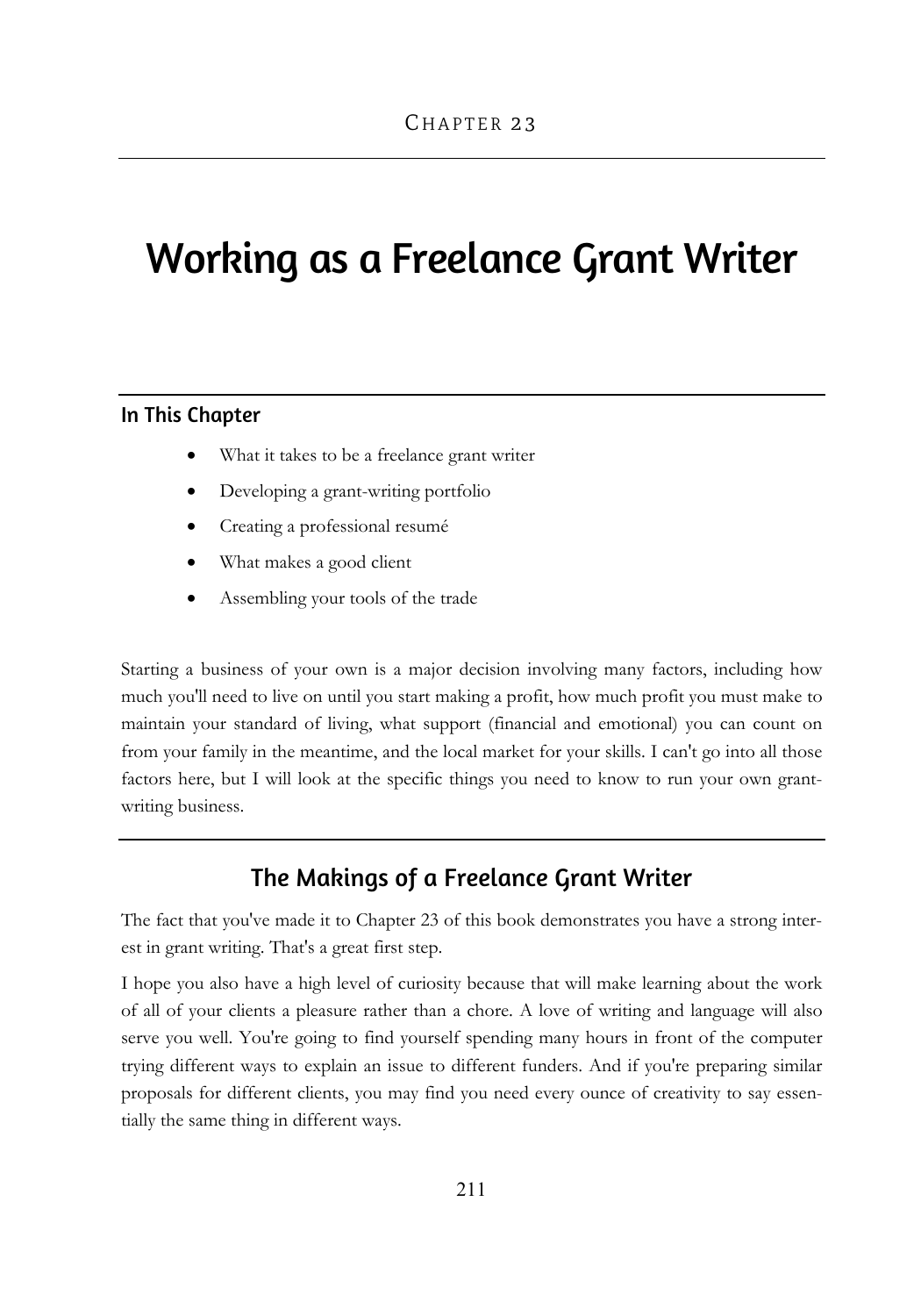The reward, of course, is doing well for yourself while doing good for the community. How's that for a win-win situation!

# Developing a Portfolio

You'll need at least two samples of past work to be seriously considered for any grant-writing assignment. A writing sample such as a published newspaper or magazine article demonstrates whether or not you can write clearly and compellingly, but before someone pays you to write a grant, they want to know you also understand the grant process and how to write in a way that appeals to funders.

The best way to build your portfolio is to create a proposal as a volunteer helping a small nonprofit. This could be for your house of worship, kids' soccer team, community chorus, hospital auxiliary, friends of the public library, or any community group. You'll have the advantage of access to any past grants and descriptive materials they have on hand and be able to interview the people in charge and those who run the specific programs. You may even be able to talk to program participants (like your kids who are on the soccer team or your sister who is in the local chorus) for great quotes that will enhance your proposal. Additionally, this is a proposal you'll submit and get a result—hopefully a positive one!

Other opportunities to create your grant samples might lie with friends who need to fund a personal project. Artists are always looking for support to cover their time and materials, and people starting a new business might need help securing start-up money. A good business plan, after all, has all the elements of a grant proposal.

Two sample proposals are the minimum you'll need for your portfolio, but you'll ideally have as many as five, written for different projects or organizations. Potential employers seldom review more than two proposals, but with more to choose from, you can include proposals that most nearly match what your potential new client wants you to do for them.

All your sample proposals should at minimum include the cover letter, program description, and a budget. Do get permission from the people for whom you wrote the proposals before using them as samples. In some cases, an organization may not want its materials (especially their budget) shown to its peer organizations.

# Creating a Resumé

You've now written three or four grants as a volunteer for one or more groups, some of which were successful, and you have a couple of other writing samples in your portfolio. Now you need a nonprofit-friendly resumé.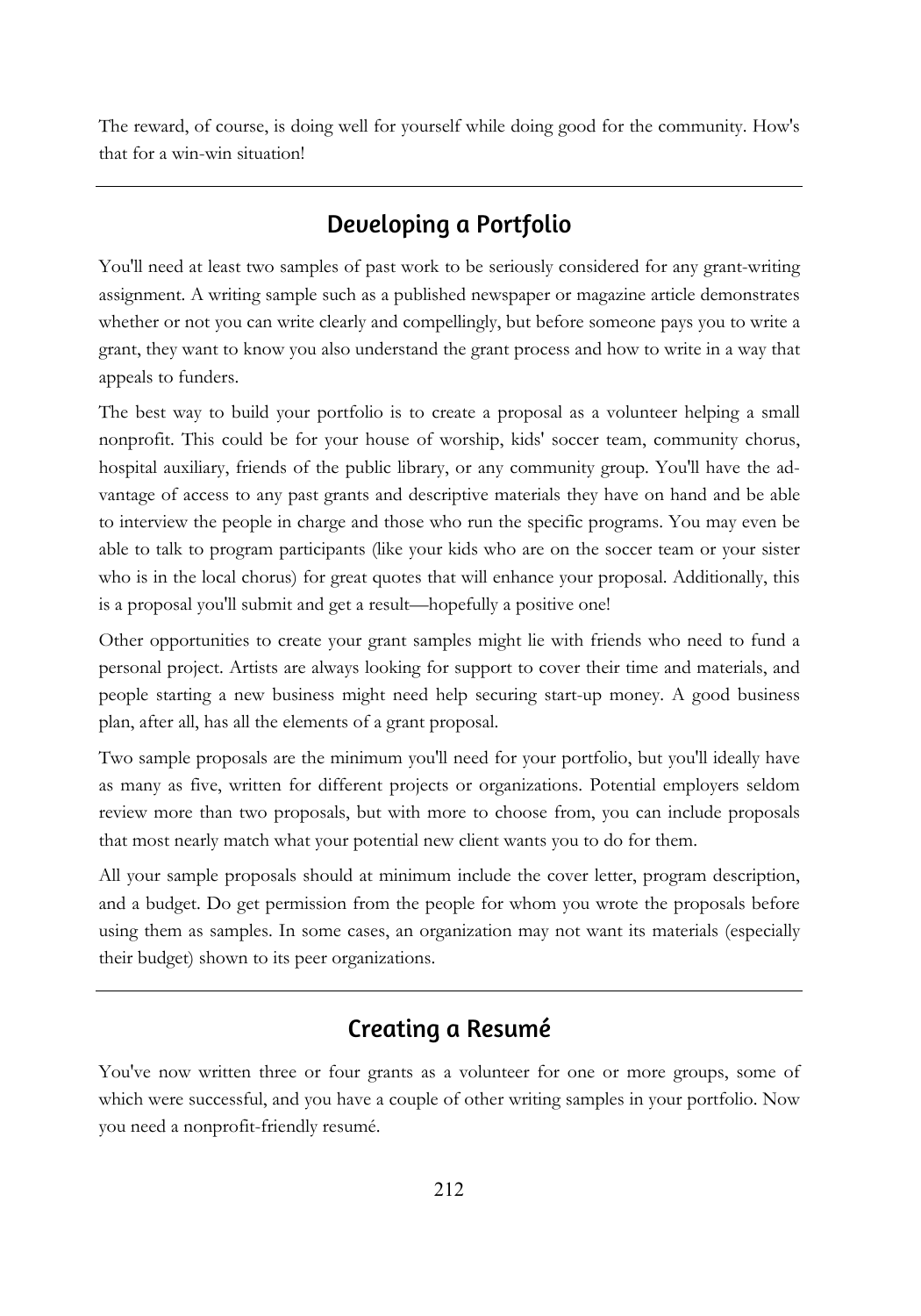How do you present your experience to potential clients? You start listing your most recent work first (including freelance, volunteer, and staff positions). Put your education at the end. Be sure to include any experience you've had working with nonprofit organizations, even if your job or volunteer position was not in grant writing. All nonprofit experience shows your interest in and dedication to a cause, and nonprofits like to see that.

If you've done a lot of volunteer work over the years, group it together on your resumé for maximum effect and call it "Nonprofit Experience" to get the attention of your nonprofit client.

In addition to the grants you've written, include a list of articles you've published. You might include a Master's thesis if the subject relates to the grant work you're seeking, but don't include term papers. For example, if your thesis was on literacy education in immigrant communities and you're seeking work to write grants about literacy or education, this would be a good addition. (A thesis on the use of adverbs in the works of John Donne would not support your application for the job, unless, of course, you're creating a proposal related to English literature.)

Be sure to list any other professional writing you've done, whether for a newspaper, professional journal, press releases, or position papers for a politician. Any writing that demonstrates the story-telling and organizing abilities critical to writing successful grants shows that you can do well as a grant writer.

Do not apply for grant-writing jobs with *only* journalistic or public relations writing samples. These kinds of writing reinforce your writing ability, but someone who wants to hire a grant writer wants to see a grant sample. See the sample professional resumé on the next page.

# Bragging Rights

Whether in a cover letter or in the resumé, some fundraisers like to make bold statements about how much they've raised. Avoid making this kind of statement. Fundraising is a joint activity that depends on many factors, including what cause the nonprofit serves, past success in raising money, standing in the community, and connections the nonprofit's staff and board have with funders. The artful creation of grant proposals is, alas, not the most important factor—although without it, the other factors may be meaningless. The person deciding if she should hire you knows this and will consider sweeping statements plain old boasting and of little value.

Similarly, quoting your success rate can be misleading. Someone writing proposals for a major nonprofit with deep community roots and a long history of service will have a very different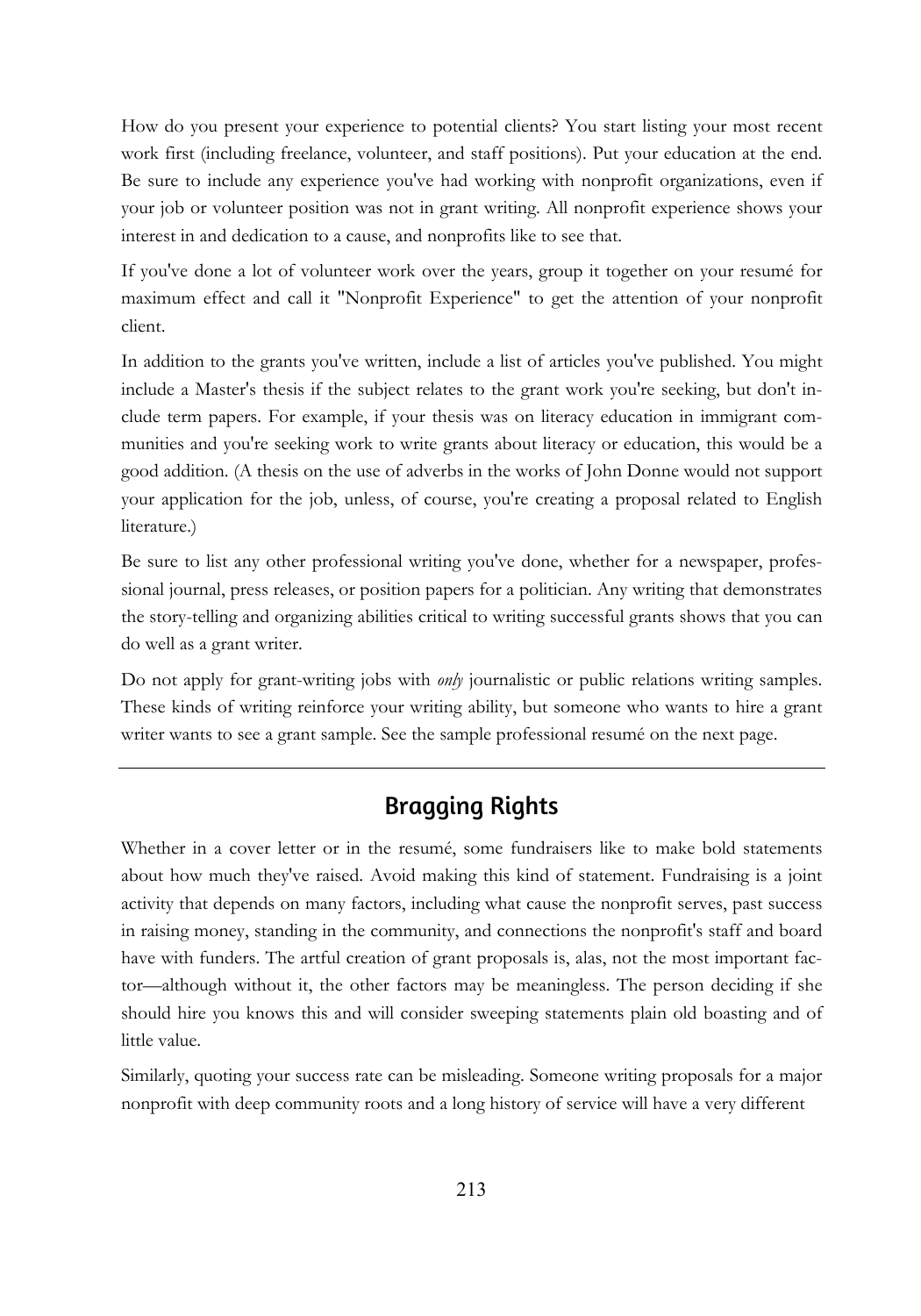Fundraising Counsel and Grant Writer

 2867 Broadway Putnam Valley, NY 10579 845‐555‐9087 valerie.clarkson@putnamv.com

#### **Grant Writing Experience**

Happy Valley Humane Society, Putnam Valley, NY, 2010 *General operating proposals for community foundation and three private foundations Services proposal for county government*

Mid‐County Animal Shelter, Rhinebeck, NY, 2009‐2010 *General operating proposals for private foundations Sponsorship proposals for two local corporations*

Hardscrapple Road Animal Shelter, Salem, NY, 2008‐2010 *General operating proposals for private foundations*

#### **Other Writing Experience**

"Unconditional Love on Hardscrapple Road," *Putnam Country Ledger*, November 2008

"Lyme Disease and Your Pet," *Westchester Today*, September 2008

"Shakespeare in Sylvan Glades," review in *Westchester Today*, August 2008

#### **Other Work Experience**

Hardscrapple Road Animal Shelter, Salem, NY, volunteer adoption counselor, 2006‐2008

The Reader's Companion, Purdys, NY, assistant editor, 2002‐2007

Putnam Health Services, Carmel, NY, office manager, 2000‐2002

#### **Education**

B.M. in American Literature, State University of New York at Purchase

"Introduction to Grant Writing" and "Budgets for Grant Writers" seminars at The Founda‐ tion Center, New York, NY

*Grant writing samples are available on request.*